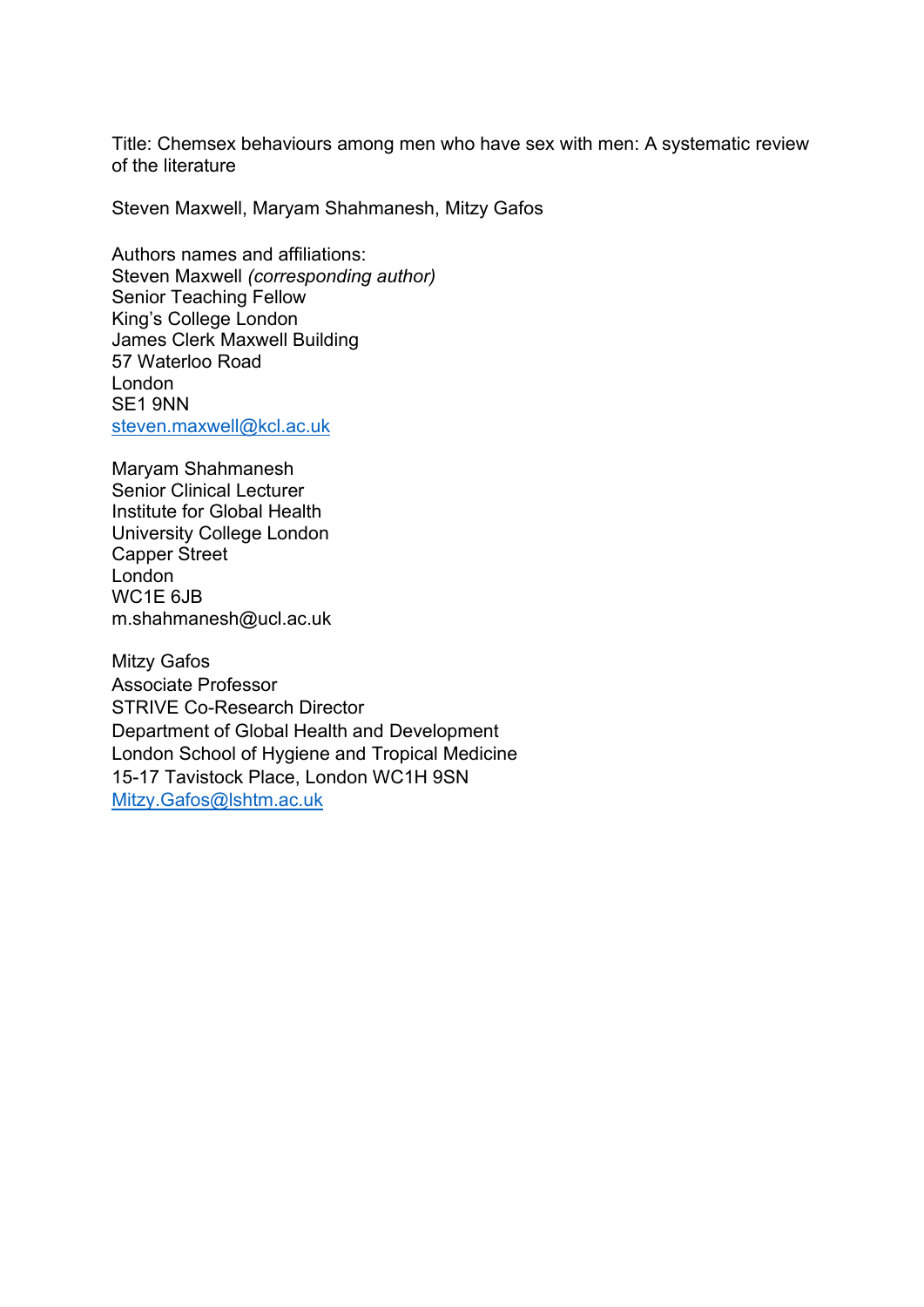# **Abstract**

**Background:** 'Chemsex' is the use of drugs before or during planned sexual events to facilitate, enhance, prolong and sustain the experience. Drugs associated with chemsex are methamphetamine, GHB/GBL, mephedrone, cocaine and ketamine. This review syntheses published research on the antecedents, behaviours and consequences associated with chemsex behaviours among men who have sex with men (MSM).

**Methods:** Papers from high income countries which were published between January 2000 and September 2018 reporting the use of chemsex drugs before or during sex were identified through Medline, Web of Science, CINAHL and Central. Results were synthesised using a narrative approach and conceptualised using a behavioural analysis framework.

**Results:** The search identified 2492 publications, of which 38 were included in the final synthesis. There were wide variations in chemsex prevalence estimates due to the heterogeneous sampling in the studies. Chemsex participants have expectations that the drugs will positively affect their sexual encounters and HIV positive MSM are more likely to engage in the behaviour than HIV negative MSM. There were wide ranging prevalence estimates on injecting drugs for sexual purposes and the sharing of injecting equipment with some evidence of unsafe injecting practices. Participants were more likely to engage in condomless anal intercourse than men who do not engage in chemsex. This may increase the risk of transmission for HIV and other sexually transmitted infections.

**Conclusion:** A minority of MSM appear to engage in chemsex behaviours but they are at risk of this negatively impacting on their health and well-being. Further research is required to examine high risk chemsex behaviours, impact of chemsex on psychosocial well-being and if chemsex influences uptake of PrEP, PEP and sexual health screening.

#### **Keywords**

Chemsex Men who have sex with men Sexualised drug use Sexual risk behaviour Slamming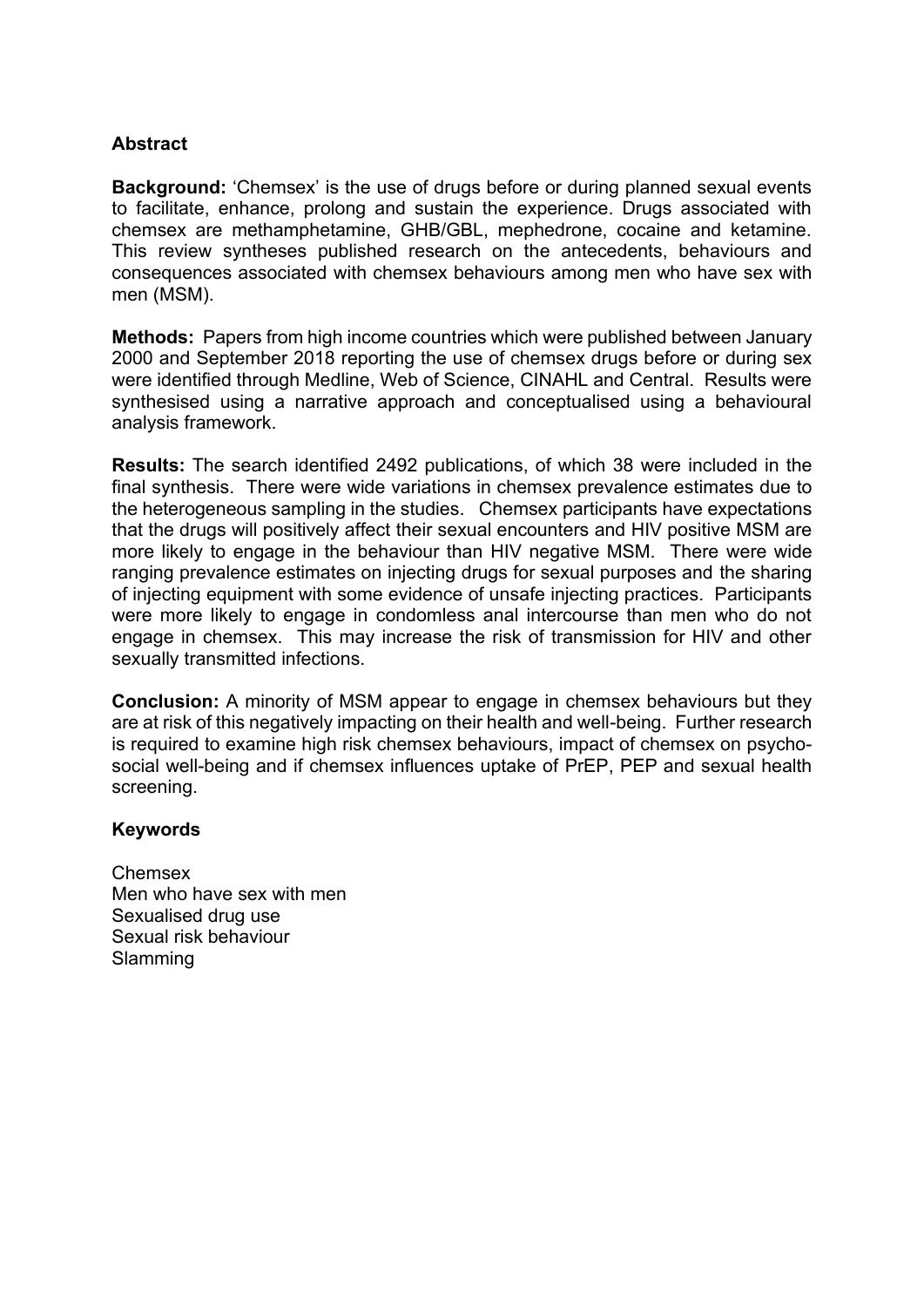#### **Introduction**

Men who have sex with men (MSM) can have significant and multi-faceted relationships with drugs and alcohol. Public Health England ([PHE], 2014) identify an alcohol dependence rate among MSM that is double that of the non-MSM male population. The Office for National Statistics ([ONS], 2014) report gay and bisexual men to be three times more likely to use illicit substances than their heterosexual counterparts. One quarter of a sample of MSM drawn from twenty sexual health clinics in England report using three or more recreational drugs in the previous three months (Sewell et al, 2017). However, sexual health clinic samples are likely to provide overestimates for substance use behaviours and differences would also be expected between metropolitan samples of MSM and country-wide estimates. However, poly drug use is a recognised concern among MSM particularly those who use drugs before or during sex.

Sexualised drug use (SDU) refers to the use of any illicit drug just before or during sex and a subset term of SDU is referred to as 'chemsex' (Edmundson et al, 2018). Chemsex behaviours are described as the use of specific drugs before or during planned sex to facilitate, initiate, prolong, sustain and intensify the encounter (PHE, 2015; Bourne et al, 2015). Certain drugs have been associated with chemsex behaviours including mephedrone, methamphetamine, and GHB/GBL (Gamma hydroxybutyrate/Gamma butyrolactone) (PHE, 2015). In a London based study cocaine and ketamine were also linked to the behaviours (Bourne et al, 2014). A highrisk behaviour associated with chemsex involves the injecting of a drug for sexual purposes (PHE, 2015). The concept of 'chemsex' is socially constructed and as such is subject to the preferences of participants and the popularity and availability of specific drugs. Furthermore, these features are likely to vary across countries and among sub-cultures within countries, as well as across time.

There have been growing concerns about the interconnected nature of high risk drug/sexual behaviours and the increased transmission risk of blood borne viruses (BBV) and sexually transmitted infections (STIs) (PHE, 2015). In the United Kingdom (UK) MSM account for more than half of all new human immunodeficiency virus (HIV) infections which demonstrates that they are disproportionately affected by the disease in comparison to the general population (PHE, 2016). The advent of HIV antiretroviral therapy and pre-exposure prophylaxis (PrEP) provide protection by reducing the risk of onward transmission and acquisition. However, the effectiveness of these medicines is reliant on patient adherence and there is limited evidence on the impact of chemsex behaviours on medication adherence. In addition to the biological risk, there is increasing concerns that chemsex may be associated with psychosocial risks. Tomkins et al (2018) identified that there is growing evidence which indicates that chemsex is potentially associated with the mental ill health of MSM who engage in the activity. This highlights that there are potentially multiple biopsychosocial risk factors for MSM that engage in chemsex behaviours.

Chemsex has attracted international clinical and research attention from which there is an emerging body of knowledge on different aspects of the behaviour. For example, its prevalence (Heiligenberg et al, 2012), sociodemographic characteristics associated with the behaviour (Obera et al, 2009), patterns of drug use and sexual behaviours (Benotsch et al. 2012), biopsychosocial impact of the behaviour (Hegazi et al, 2017),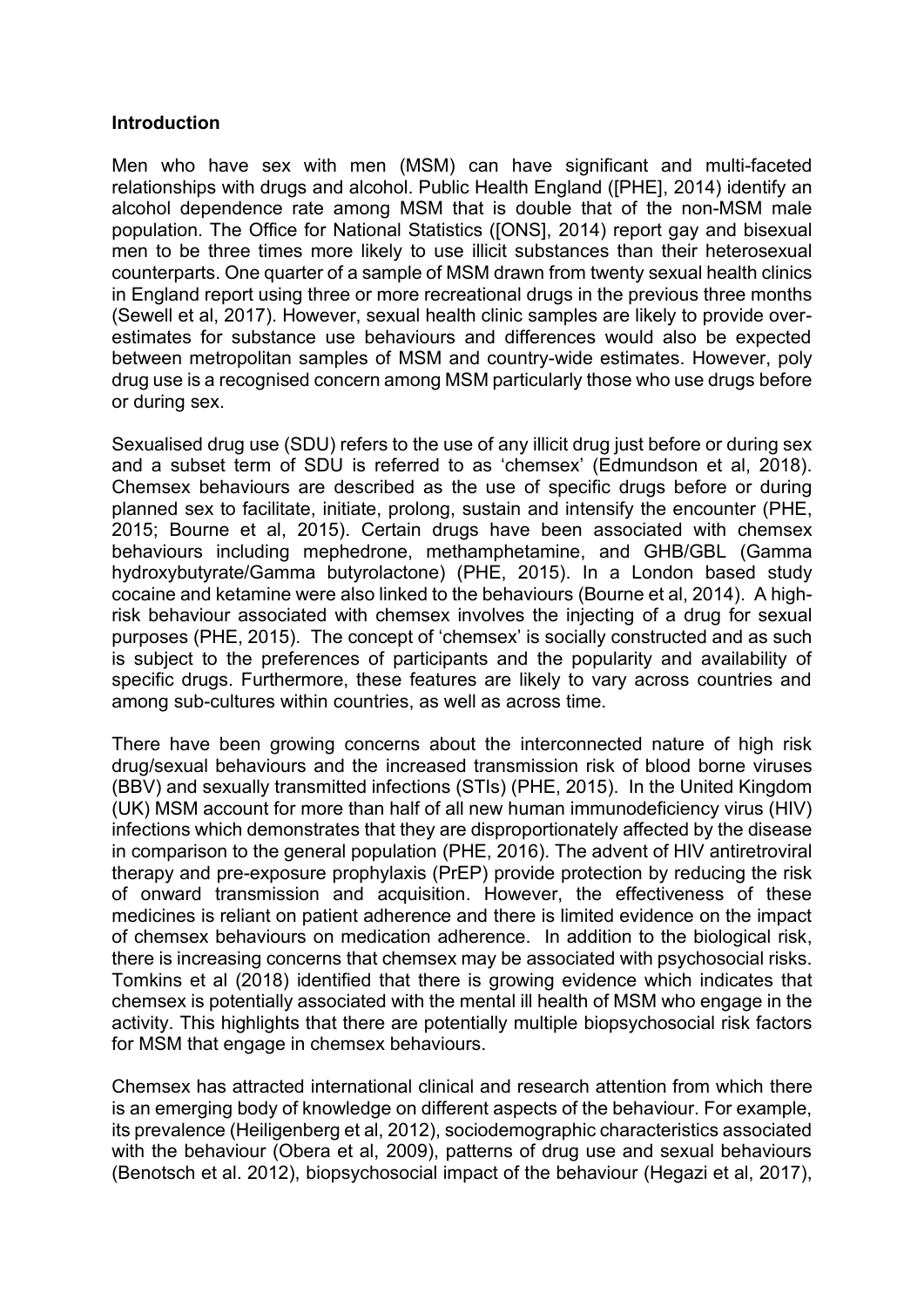and associations with HIV (Bourne et al, 2015). In early 2018 two published literature reviews (Edmundson et al, 2018; Tomkins et al, 2018) examined some aspects of chemsex but had a wider focus on MSM sexualised drug use. To date, we are not aware of a literature review that has specifically examined the research related to chemsex drug use before or during sex. As chemsex participants health is potentially at high-risk there is a need to systematically interrogate the literature on chemsex drug use within a sexualised setting. This review will comprehensively analysis the behaviours involved in chemsex activities, including the risks they present to participants. The review will help inform the development of evidence-based risk reduction strategy and provide recommendations on the need for further research.

## **Methods**

The research team anticipated that different methods and means of measurement would characterise the literature in the emerging evidence base on chemsex behaviours. This review was conducted as a narrative review, guided by a conceptual framework and drawing on systematic methodology as far as possible to promote transparency and replicability with results reported according to PRISMA guidelines (Liberati et al., 2009).

Chemsex behaviours are activities for which the antecedent-behaviour-consequence (ABC) framework provides a useful way to map potential variables of interest. Table 1 contains a provisional ABC analysis of chemsex drawn from the literature and from research team discussions. It provides a framework to organise review findings and to specify the review's objectives:

- 1. To establish prevalence estimates for chemsex behaviour among MSM;
- 2. To document chemsex behaviour in terms of drugs used, high risk drug use behaviour, sexual risk behaviour and characteristics of the drug use setting;
- 3. To gauge whether sex sessions that include drugs differ from those that do not in terms of the behaviours and associated risks;
- 4. To identify factors associated with chemsex behaviour, including HIV status, individual's socio-demographics and expectations of participation;
- 5. To identify any bio-medical risk reduction interventions used by chemsex participants and whether their use is compromised when drugs are combined with sex;
- 6. To identify the biopsychosocial impact of chemsex behaviour on participants, including risk of STI/BBV infection and the psychosocial impact.

There are challenges to identifying and reaching representative populations of MSM who engage in chemsex behaviours. Added to this are the challenges of classifying and measuring a varied, uncommon set of human behaviours. The sampling frames of the studies included in this review will by extension be heterogeneous and not representative, making accurate population estimates unrealistic. For example, where studies have recruited samples from sexual health or drug treatment services, prevalence is likely to be over-estimated. The context for each study and its potential effects on prevalence are addressed when estimates are presented in the review.

**Table 1:** ABC analysis of chemsex behaviour between MSM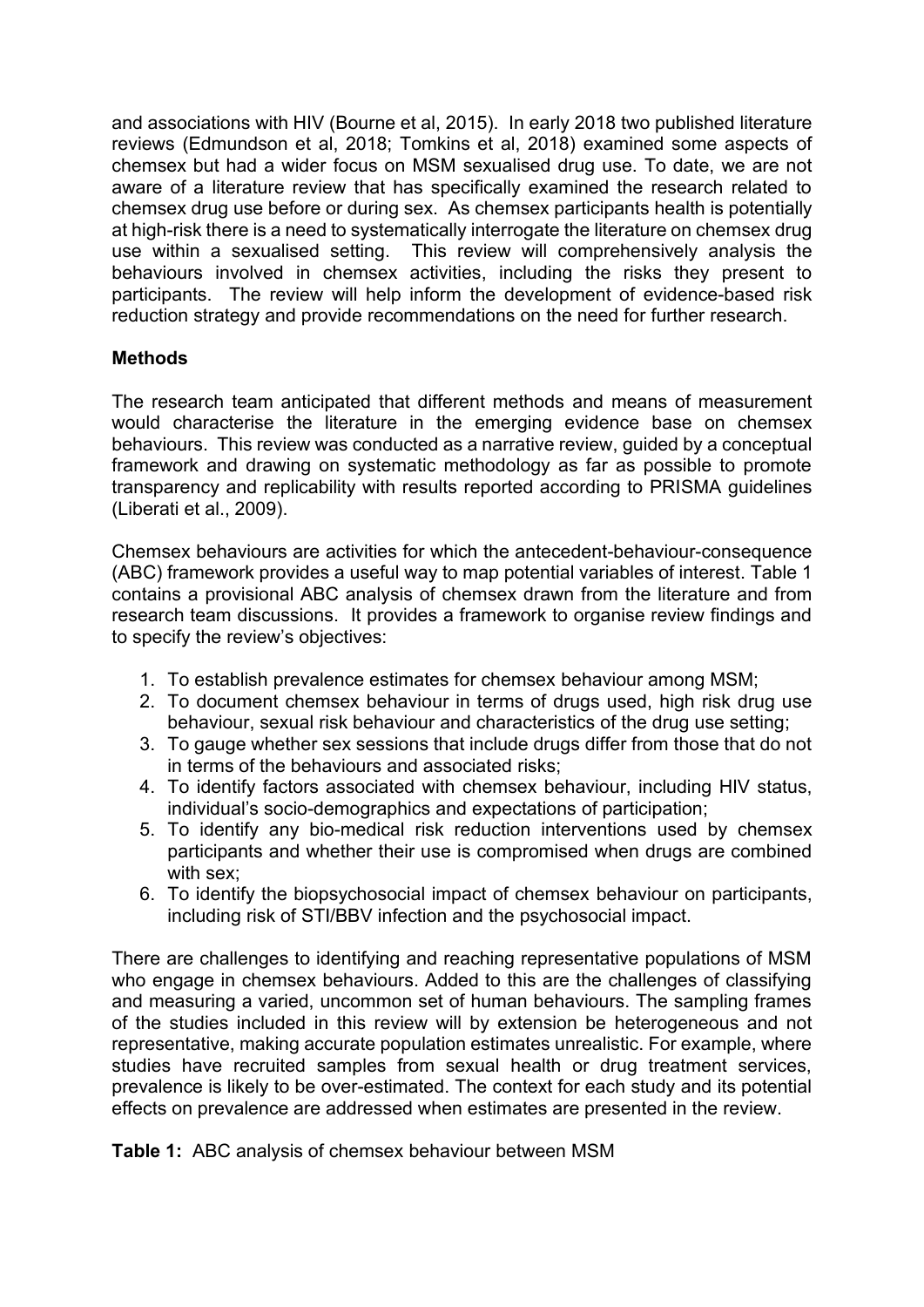| <b>Antecedent</b>                                                                     | <b>Behaviour</b>                                                                                                                            | <b>Consequence</b>                                                     |
|---------------------------------------------------------------------------------------|---------------------------------------------------------------------------------------------------------------------------------------------|------------------------------------------------------------------------|
| Sociodemographic<br>characteristics<br><b>HIV</b> status<br>Expectations of the event | Prevalence<br>Drugs used<br>Injecting drug use<br>Drug use setting<br>٠<br>Sexual behaviours<br>Bio-medical risk reduction<br>interventions | Physical including<br>HIV/BBV/STI infection<br>Psychological<br>Social |

# **Eligibility criteria**

This review includes studies of chemsex behaviours that involve drug use before or during sex with any one of the following drugs: methamphetamine, mephedrone, GHB/GBL, cocaine and ketamine. To be able to consider HIV risk reduction strategies during chemsex behaviours, alongside other potential biopsychosocial harms and protective mechanisms, studies were included that sampled HIV negative MSM or those whose HIV status was unknown. Studies that exclusively sampled HIV positive MSM were excluded. The review includes studies of primary research from high income countries, as defined by the World Bank, which were published in peer review journals in the English language between1<sup>st</sup> of January 2000 and 1<sup>st</sup> of September 2018.

## **Information sources and search**

Four databases were used for the search; Medline, CINAHL, Web of Science and CENTRAL. The databases were selected to reflect medical, nursing, allied health professionals, sociological and clinical trial journals. Table 2 presents the MESH terms and key words that were used for the search. One reviewer conducted the search using a predefined protocol which was developed in combination with another two senior researchers. The search was conducted initially in December 2017 and was updated in September 2018.

| <b>Population</b>                  | Intervention              | <b>Outcome</b>                    |
|------------------------------------|---------------------------|-----------------------------------|
| Men who have sex with men<br>(MSM) | Chemsex                   | Sexually transmitted infection(s) |
| Homosexual me(a)n                  | Party and play            | Sexually transmitted disease(s)   |
| Gay me $(a)$ n                     | Sexualised drug use       | <b>HIV</b>                        |
| Gay male(s)                        | Slamming                  | Hepatitis C                       |
|                                    | Substance use disorder(s) |                                   |
|                                    | Illicit drug use          |                                   |

# **Table 2:** PIO search terms

#### **Study selection**

Data retrieved through the search were extracted onto Endnote x8 (Thomson Reuters, New York, USA). At the abstract stage an independent reviewer examined a random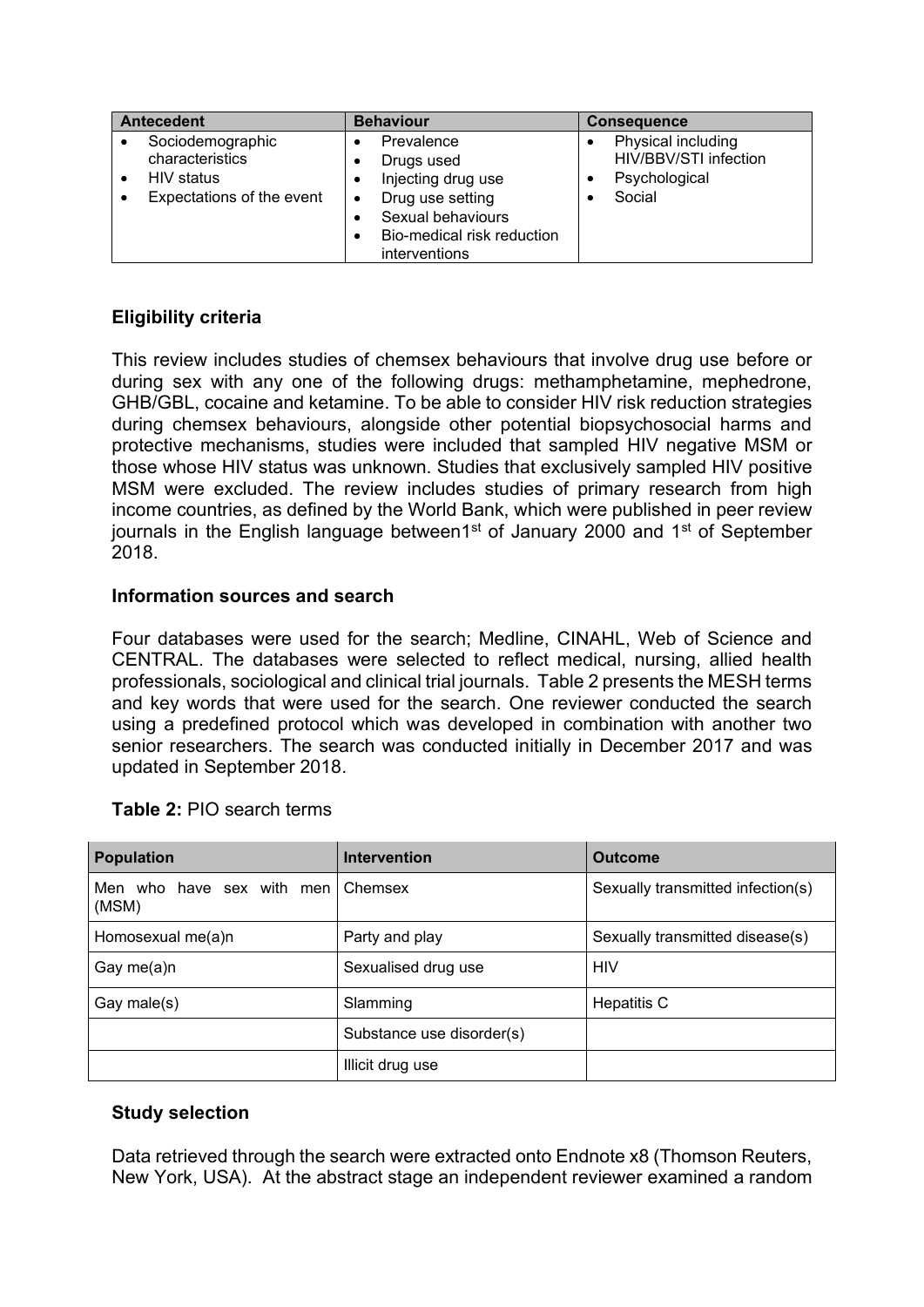sample of abstracts (10% of those excluded and 20% of those included) to ensure the robust application of the inclusion and exclusion criteria. A third researcher was available to resolve any differences through discussion.

## **Risk of bias assessment in individual studies**

A risk of bias assessment was performed for each study by one reviewer. The National Heart, Lung and Blood Institute (NHLBI) tool was used to assess the clarity and rigour of the outcomes/measures, sample recruitment, data collection and statistical analysis process of quantitative studies that were cohort/cross sectional in design. Critical Appraisal Skills Programme (CASP) checklists were used to assess the clarity and rigour of the recruitment strategy, data collection/analysis methodology, ethical considerations and presentation of findings of qualitative studies. The primary strengths and limitations of the methodologies of the papers are summarised in the findings section.

## **Data collection process and data items collected**

Data from the studies included in the analysis were extracted by one reviewer onto a structured data extraction template. The following variables were extracted: authors, title, year published, study aim, data collection period, study design, study location, setting, data collection/analysis methodology and variables of interest as defined in table 1.

## **Data analysis**

The narrative approach to synthesis uses words and text to 'tell the story' of the findings. Popay et al's (2006) four stage framework and techniques are used to increase the transparency and trustworthiness of the narrative synthesis. The literature in this review is used to understand a behavioural event and Table 1 provides an initial theoretical model of that behavioural event. The ABC framework is utilised to organise and compare evidence and was subject to alterations and refinements as synthesis progressed.

#### **Results**

#### **Study selection**

The number of studies identified, reviewed and selected with reasons for exclusion are summarised in Fig 1. The initial total number of articles captured from the search was 3438, which after removing duplicates was 2653. On reviewing article titles there were 2362 excluded which left 291 articles for abstract screening. Eighty articles met final inclusion and at full reading there were forty-two excluded, one was not English language, five did not fully published primary research data and 36 were not explicitly on chemsex drug use which is before or during a sexual encounter. Ten articles (*5 UK: two data sets, 2 Canadian: one data set, 3 Australia: one data set)* were based on data from four samples but had been used for different study objectives. A final total of 38 articles were included the review.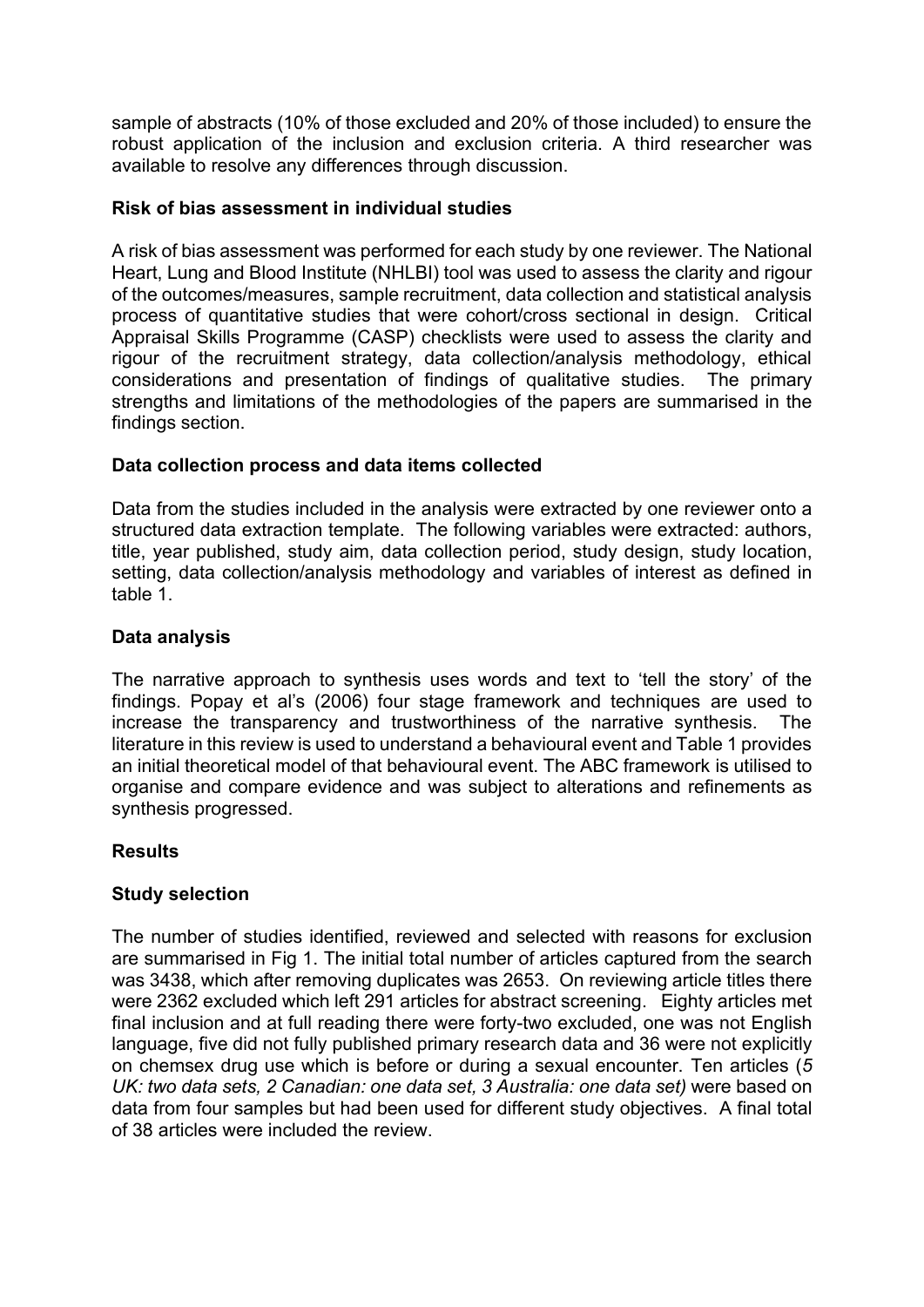#### **Fig 1.** Study selection process



# **Study selection and characteristics**

Table 3 provides a summary on the aim, population, country, sample size, year of data collection, study design and ABC key findings of the 38 articles included in the review. The findings section will be presented in the ABC headings but structured as, 1: behavior, 2: antecedents, 3: consequences. Fig.2 provides a summary of the review's main findings which is structured using the ABC framework. The sample size from all the studies ranged from 14 to 6757 participants with data collected from 2001 to 2017. The majority of the studies are from the North Americas (13- USA, 2- Canada) or Europe (10- UK, 1- Republic of Ireland (ROI), 1- European wide, 1- UK and ROI, excluding England, 1- Germany, 3- Netherlands) and only six are from outside these areas, which includes five from Australia and one from Israel. The majority of the studies are quantitative cross-sectional studies (26) or qualitative studies (9) with two retrospective case note reviews and one observational cohort study. Thirty-one studies reported HIV prevalence rates ranging from 1% to 80%. Only four studies exclusively focused on HIV negative MSM and three studies did not report HIV prevalence rates in their sample. The diverse nature of the samples may explain the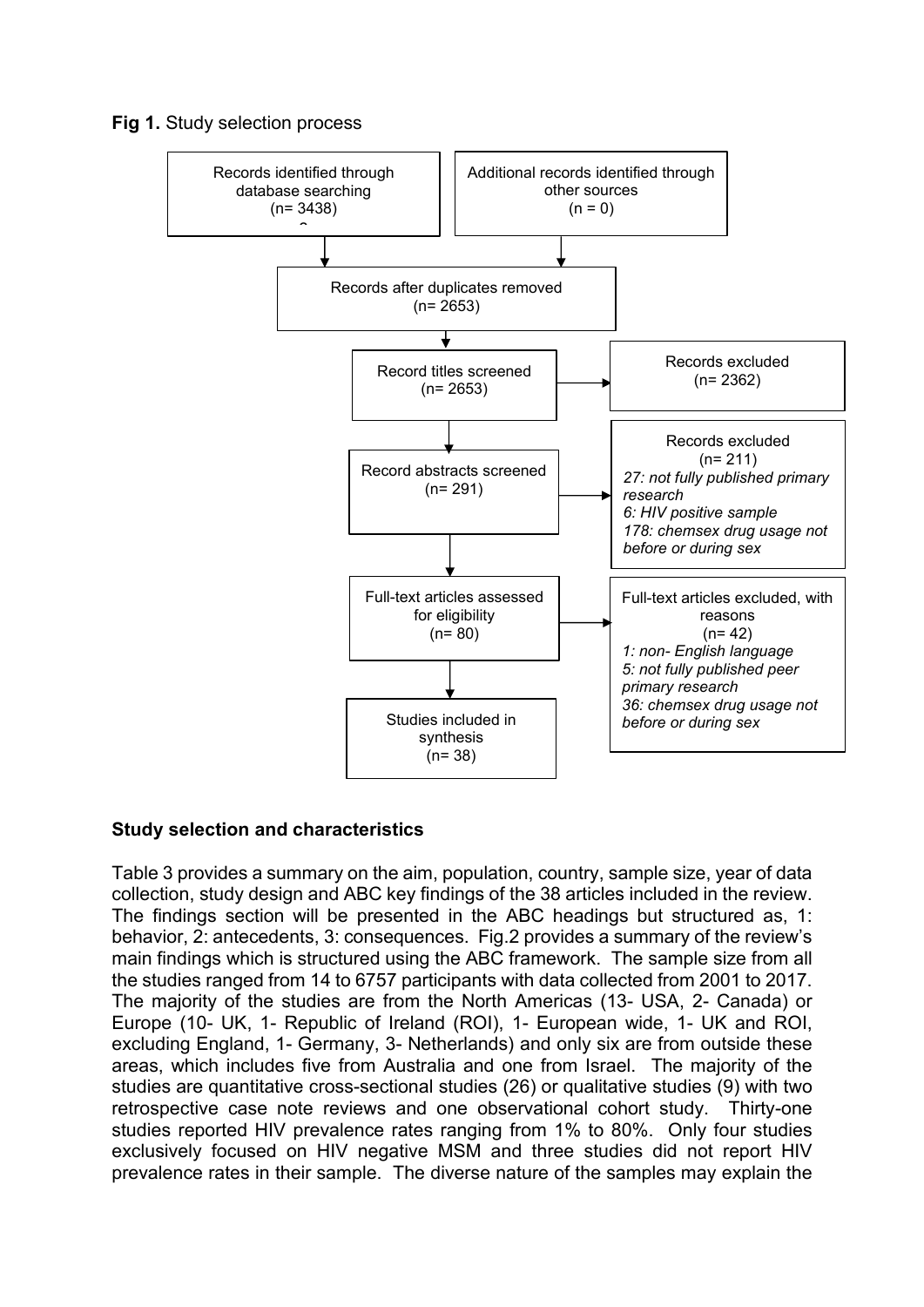wide variations in HIV prevalence. Some studies specifically recruited MSM engaged in chemsex whilst others tried to recruit representative samples of MSM. There was also variation in chemsex prevalence estimates, which may be accounted for by the different settings in which studies were conducted. For example, recruitment using multiple digital media platforms and participants recruited from specific clinical services.



# **Fig 2.** ABC Summary of Findings

\* the overall prevalence %'s for chemsex engagement incorporates higher level estimates of samples from sexual health clinics

\*\* the overall prevalence %'s for injecting incorporates higher level estimates of samples from drug services

#### **Risk of bias assessment in individual studies**

The NHLBI tool grades all the quantitative cross-sectional and case note review studies as 'fair' in terms of their quality. All these studies were rated at this level due to limitations in this design which only provided a 'snapshot' at one point in time. Most of these studies did not provide a sample size justification, only measured the exposures once and it is unclear if the researchers were blinded to the status of the sample. The primary strengths in most of these studies were the clear objectives, a defined sample being recruited, defined exposures/outcomes and appropriate methodology for data analysis. The majority of the qualitative studies provided a clear recruitment strategy, justified the data collection methods, secured ethics approval, described a rigorous analysis methodology and provided the findings in a clearly structured format. Although the studies briefly discussed key ethics considerations, most of them did not critically examine the role between the researcher or sample. There was limited discussion of the wider ethics issues raised in or from the study.

#### **Prevalence and type of non-injecting drugs**

Ten articles examined the prevalence of chemsex drugs within general MSM samples and most of the articles are from the USA and Western Europe (Koblin et al, 2007; Mor et al, 2008; Prestage et al, 2009; Heiligenberg et al, 2012; McCarty-Caplan et al,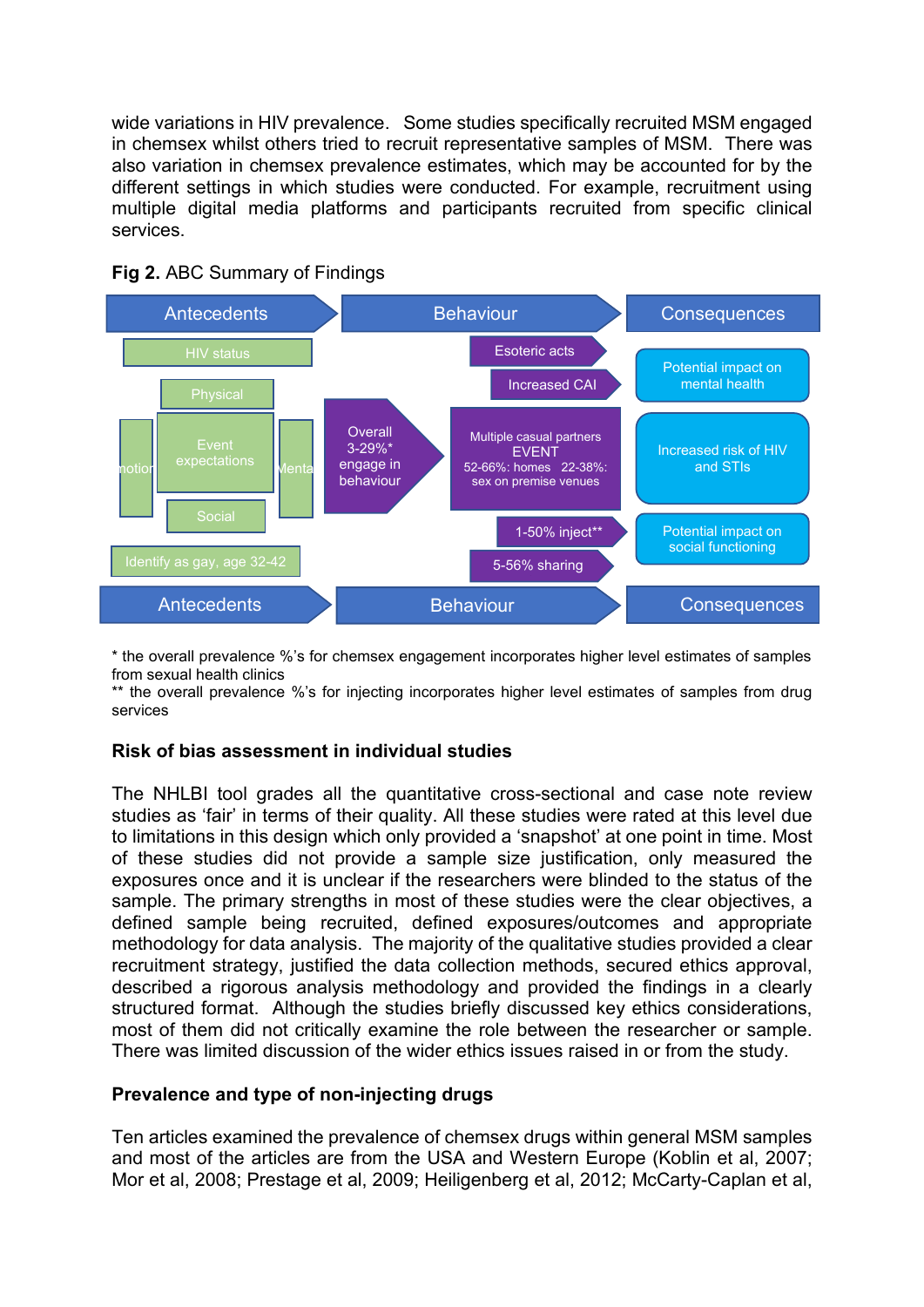2014; Benotsch et al, 2012; Frankis et al, 2018, Rosinska et al, 2018, Hammoud et al 2018a; Hammoud et al, 2018b). The majority of the studies each examined numerous sex related drugs but two from the USA specifically focused on two stimulants *(methamphetamine and cocaine)* (Koblin et al, 2007, Benotsch et al, 2012).

Eight studies provided an overall prevalence for chemsex related behaviour which incorporates various drugs, this ranges from 3%-29% (McCarty-Caplan et al, 2014; Hegazi et al, 2017; Rosinska et al, 2018; Druckler et al, 2018; Pakianathan et al, 2018; Glynn et al, 2018; Frankis et al, 2018; Hammoud et al, 2018b). Prevalence estimates which range from 17%-27% were all of MSM attending sexual health clinics and the 29% estimate is from an online survey which only used one MSM geo-social dating app to recruit the sample (Glynn et al, 2018; Hegazi et al, 2017; Druckler et al, 2018; Pakianathan et al, 2018; Hammoud et al, 2018b). The four other studies provided estimates between 3%-13% but they used a wider selection of online platforms to recruit MSM samples (McCarty-Caplan et al, 2014; Frankis et al, 2018; Rosinska et al, 2018, Hammoud et al, 2018b). Rosinska et al (2018) conducted an online survey of MSM across thirteen different European cities which provided a prevalence range of between 0%-14%. Chemsex prevalence varies widely across different countries but the evidence is limited with most of samples being recruited from cities or sexual health clinics.

Six studies provided use rates for the three drugs primarily connected to chemsex *(methamphetamine, mephedrone, GHB/GBL*) (Frankis et al, 2018; Druckler et al, 2018; Pakianathan et al, 2018; Glynn et al, 2018; Hegazi et al, 2017; Melendez-Torres, 2016). All studies were from Western Europe and the majority recruited MSM samples from sexual health clinics. Mephedrone was the most commonly used in two UK studies and the least used in three other three studies from the UK, ROI and the Netherlands (Pakianathan et al. 2018; Frankis, 2018; Druckler et al, 2018; Hegazi et al 2018; Melendez-Torres et al, 2016, Glynn et al, 2018). Seven studies specifically examined rates of GHB/GBL use. In five studies GHB/GBL was the most commonly used chemsex drug but in two other studies it was the second mostly commonly used (Hegazi et al, 2017; Melendez-Torres et al, 2016; Heiligenberg et al, 2012, Frankis et al, 2018, Druckler et al, 2018; Pakianathan et al. 2018; Glynn et al, 2018). A study from Australia which only examined the use of GHB/GBL reported that 5% of the MSM sample had used the drug in the previous 6 months (Hammoud et al, 2018a). With the exception of this study, all the other studies that examined GHB/GBL were from Western Europe. The five studies which suggested that GHB/GBL was the most commonly used drug originate from the Netherlands, UK and Ireland and most of the samples were recruited from sexual health clinics.

Eight studies examined the use of methamphetamines, in which five provided prevalence estimates ranging from 3%-22%. From these studies the three USA (2007-12) stimulant focused articles reported a prevalence range of 9%-22% (Koblin et al, 2007; Mor et al, 2008; Ober et al, 2009; Benotsch et al, 2012; Heiligenberg et al, 2012). The highest rate of 22% was from the study by Ober et al (2009), which consists of MSM with a low income and high rates of previous homelessness. With the exemption of this study, the methamphetamine prevalence range was from 3%-10%. McCarty-Caplan (2014) in the Chicago study reported an overall chemsex related behaviour prevalence rate of 10% which is comparable to the prevalence results of the two USA methamphetamine studies of 9%-10%. (Koblin et al, 2007; Benotsch et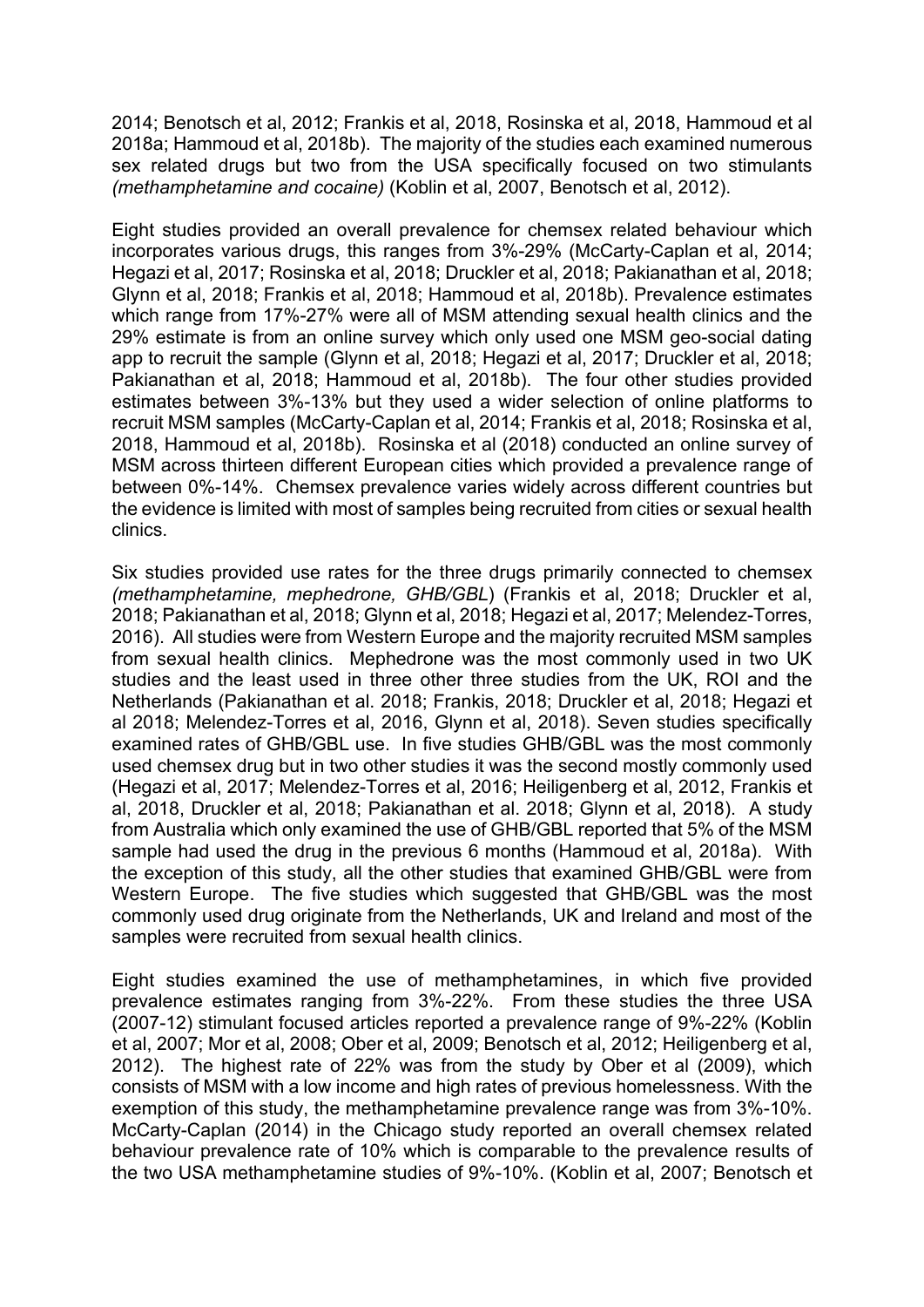al, 2012). Six of eight studies that examined the use of various substances all identified that methamphetamine was among the highest three most commonly used chemsex drugs (Mor et al, 2008; Hegazi et al, 2017; Melendez-Torres et al, 2016; Heiligenberg et al, 2012; Frankis et al, 2018, Druckler et al, 2018; Pakianathan et al. 2018;).

The use of cocaine was examined in seven studies and ketamine within six studies. Three of the studies related to cocaine provided prevalence estimates ranging from 2%-33% (Mor et al, 2008; Ober et al, 2009; Heiligenberg et al, 2012). The highest rate of 33% was from the Ober et al study and with the exception of this study the cocaine estimates range from 2%-15%. Four of the studies which examined the use of varying chemsex drugs indicated that cocaine was one of the least used drugs (Mor et al, 2008; Hegazi et al, 2017; Melendez-Torres et al, 2016; Pakianathan et al. 2018). Two of the studies related to ketamine reported a prevalence ranging from 1%-4% and four studies ranked ketamine as one of the least used chemsex drugs (Mor et al, 2008; Heiligenberg et al, 2012; Hegazi et al, 2017; Frankis et al, 2018; Pakianathan et al. 2018). Only two studies from the Netherlands and ROI found ketamine was used more frequently than methamphetamine (Heiligenberg et al, 2012; Glynn et al, 2018).

#### **Prevalence and type of injecting drugs**

Nine of the studies examined MSM injecting drug use for sexual purposes which provided prevalence estimates ranging from 1%-50% (Gilbart et al, 2015; Hopwood et al, 2015; Bowden-Jones, 2017; Hegazi et al, 2017; Ahmed et al, 2017; Bui et al, 2018; Frankis et al, 2018; Druckler et al, 2018; Glynn et al, 2018). Five studies which examined this in large MSM samples reported a prevalence range of 1%-9% and within three of the studies methamphetamine was the most commonly injected drug (Hopwood et al, 2015, Frankis et al, 2018; Glynn et al, 2018; Druckler et al, 2018; Bui et al, 2018). The remaining four studies targeted specific MSM populations or had small MSM samples which reported a prevalence range of 25%-50%. These studies may have reported higher rates of injecting because two-focused on chemsex users, one was a small sample diagnosed with shigella and another was a small sample from sexual health clinics. Only one of these studies specified drug types, which indicates that most chemsex injectors primarily use methamphetamine (Bowden-Jones, 2017).

Four studies reported a wide variation in the levels of sharing injecting equipment which ranges from 5%-56%, although the three most recent studies reported a range of 5%-12% (Hegazi et al, 2017; Hopwood et al, 2015; Bowden-Jones et al, 2017; Bui et al, 2018). Gilbart et al (2015) highlighted that their study sample had a low level of knowledge related to the risks of BBV transmission. Only one study from Australia identified that the injecting of drugs was associated with multiple partners and group sex (Bui et al, 2018). From the evidence it appears methamphetamine is the most commonly injected drug and there are variations in the extent to which users adopt safe injecting practices. However, there are limitations in determining injecting prevalence and associated risk behaviours due to the heterogeneous nature of the samples in the studies.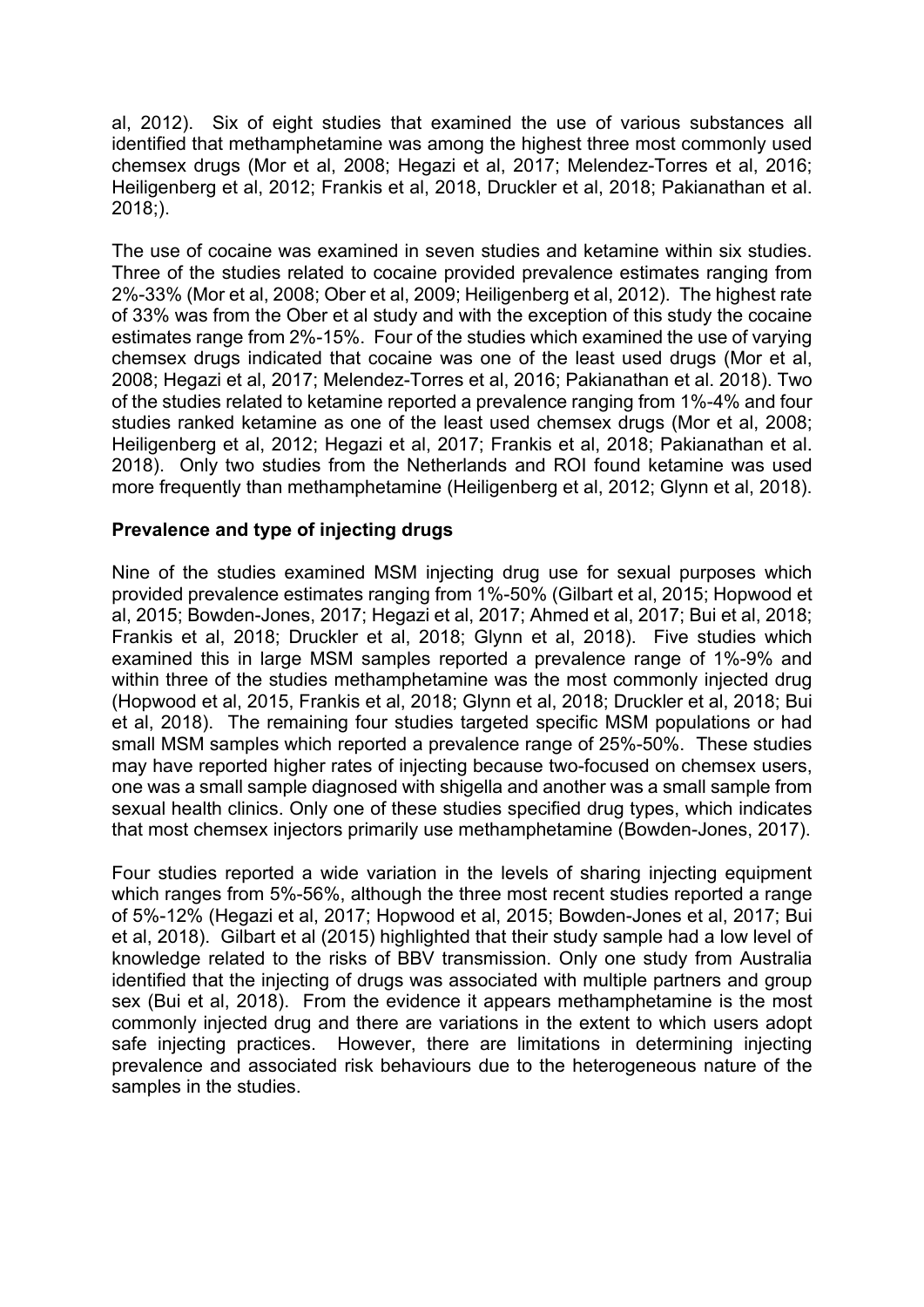## **Drug Use Setting**

Thirteen of the studies examined elements of the environments and related drug use patterns linked to chemsex related behaviors (Ober et al, 2009; Prestage et al, 2009; Grov et al, 2013; Bourne et al, 2015; Rich et al, 2016a; Rich et al, 2016b; Gilbart et al, 2015; Deimel et al, 2016; Melendez-Torres et al, 2016; Ahmed et al, 2017, Melendez-Torres, 2017; Rusow et al, 2017, Bowden-Jones, 2017). Most of these studies involved specific samples of MSM; five focused on varying elements of drug using MSM and three on MSM who engaged in group sex or multi-partner sexual encounters. All the studies indicated that there was a complex two-way interface between MSM using specific drug types to facilitate multi-partner sexual events, within which the venue plays an integral role.

Five studies showed that chemsex related activities primarily occured in sex on premise venues (SPV) (bath houses/saunas) or private homes (Ober et al, 2009; Bourne et al, 2015; Rusow et al, 2017; Ahmed et al, 2017; Melendez-Torres, 2016;). Two studies highlighted that between 22%-38% of encounters took place in SPVs and 52%-66% within private homes (Melendez-Torres, 2016; Ober et al, 2009). Two UK studies highlighted that with the growth in MSM using geo-social networking platforms, there is potentially a change in chemsex being more likely to occur in private homes (Ahmed et al, 2017; Bourne et al, 2015). Three studies from Western Europe reported that chemsex based sex parties mostly involved multiple casual partners and can last from a few hours to several days (Deimel et al, 2016; Gilbart et al, 2015; Bourne et al, 2015).

Prestage et al (2009) reported that 63% of an MSM group sex attendee sample had consumed illicit drugs at a group sex event in the previous six months. In comparison, a more recent study from a UK club drug clinic highlighted that 75% of the MSM sample had used the primary chemsex related drugs (mephedrone, methamphetamine, GHB/GBL) to facilitate sex (Bowden-Jones et al, 2017). Three studies indicated that consumption of varying stimulants occured at group sex events, which could include methamphetamine, GHB/GBL, mephedrone, ecstacy, cocaine and ketamine (Grov et al, 2013; Rich et al, 2016a; Prestage et al, 2009). Three studies reported that between 14%-26% of MSM attending sex parties consumed erectile disorder drugs (EDDs) and within two studies EDDs were more likely to be associated with methamphetamine use (Gilbart et al, 2015; Melendez-Torres, 2016; Prestage et al, 2009). Gilbart et al (2015) found MSM chemsex participants were more likely to use EDDs to counteract the physiological effect of methamphetamine.

#### **Sexual behaviour**

Seventeen studies identified that there can be an increased risk of condomless anal intercourse (CAI) when chemsex drugs were combined with sex (Koblin et al, 2007; Ober et al, 2009; Prestage et al, 2009; Benotsch et al, 2012; McCarty-Caplan, 2014; Melendez-Torres, 2016; Ottaway et al, 2017; Melendez-Torres et al, 2017; Gilbart et al, 2015; Bourne et al, 2015; Ahmed et al, 2017, Reback et al,2018; Glynn et al, 2018; Druckler et al, 2018, Hoornenborg et al, 2018; Frankis et al, 2018). Only three studies, with specific and limited samples, provided rates of CAI which are explicitly when chemsex drugs are combined with sex, which ranges from 30%-38% (Ober et al, 2009; Bourne et al, 2015; Melendez-Torres et al, 2016). Five UK studies identified that when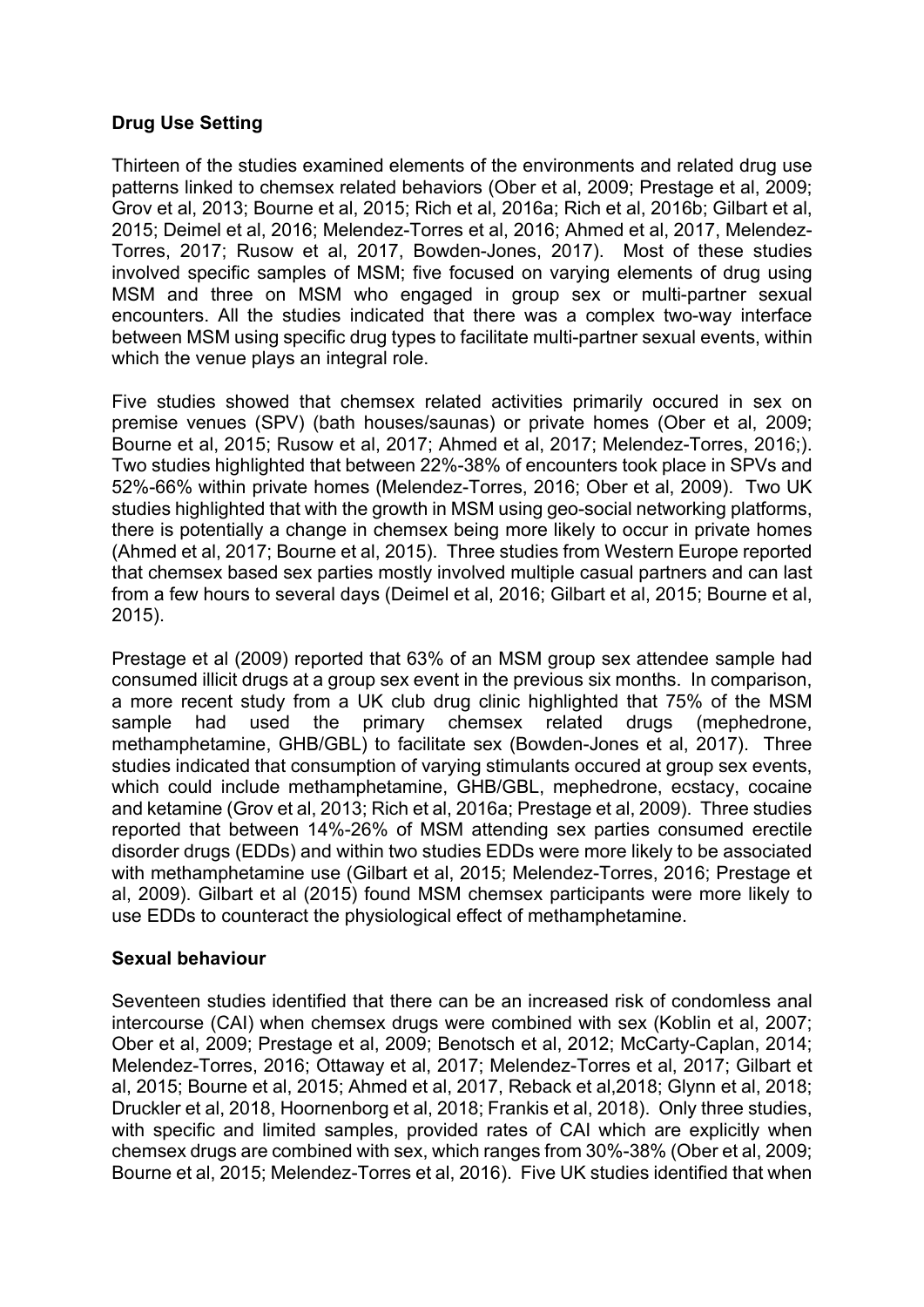the sexual encounter involved chemsex dugs there was a higher likelihood of men performing esoteric sex acts *(for example: fisting)* (Hegazi et al, 2017; Ahmed et al, 2017; Gilbart et al, 2015; Frankis et al, 2018; Pakianathan et al. 2018). Two of these studies had high rates of HIV positive men in the sample and one study had a small sample of men diagnosed with shigella.

Six of the studies examined the associations between specific drug types and the likelihood of engaging in high risk sexual activity. All of these studies found that methamphetamine use with sex was associated with CAI but only one study found this was distinctly with HIV negative sex partners (Koblin et al, 2007; Ober et al, 2009; Prestage et al, 2009; Benotsch et al, 2012; Melendez-Torres et al, 2016; Reback et al, 2018). One of these studies found there was an interconnection between the use of methamphetamine and EDDs with sex, which increased levels of CAI (Melendez-Torres et al, 2016). Evidence for other specific drugs was limited but this may be due to studies focusing on methamphetamine use.

## **Bio-medical risk reduction interventions**

Ten studies examined elements of STI/BBV testing, post-exposure prophylaxis (PEP), PrEP and injecting equipment provision (IEP) services (Prestage et al, 2009; Gilbart et al, 2015; Hopwood et al, 2015; Hegazi et al, 2017; Pakianathan et al. 2018, Frankis et al 2018; Druckler et al, 2018; Hammoud et al, 2018a; Hammoud et al, 2018b; Closson et al, 2018). One Australian study highlighted that 89% of the sample had ever had an HIV test and a more recent UK study identified that 94% of the sample had ever attended sexual health services (Prestage et al, 2009; Gilbart et al, 2015). However, the UK study is unlikely to be representative as 63% of the sample were HIV positive. Hopwood et al (2015) identified that in the previous 12 months 72% of the HIV negative men had tested for HIV and 77% of the HCV negative men had tested for HCV. A recent study from Western Europe identified that the likelihood of engaging in chemsex is greater if MSM have had an HIV test in the previous 3 months (Frankis et al, 2018).

Two studies identified that chemsex participants were more likely to access PEP than non-chemsex participants. (Hegazi et al, 2017; Pakianathan et al. 2018). An Australian study reported that 80% of the PrEP users had not engaged in chemsex in the previous 6 months, although this was a relatively small sample and 16% did not answer the chemsex question (Hammoud et al, 2018b). However, a Netherlands study highlighted that MSM who engaged in chemsex were more likely to be on PrEP than MSM who did not participate in the activity (Druckler et al, 2018). A study which explored MSM chemsex participants' views of PrEP highlighted that more regular drug users would prefer daily dosing and less frequent drug users would opt for episodic dosing (Closson et al, 2018). Gilbart et al (2015) identified that most MSM who injected chemsex drugs were generally unaware of injecting equipment service provision and safer injecting practices. However, this study had a small sample diagnosed with shigella. Based on this evidence it is difficult to conclude how MSM chemsex participants utilise bio-medical interventions.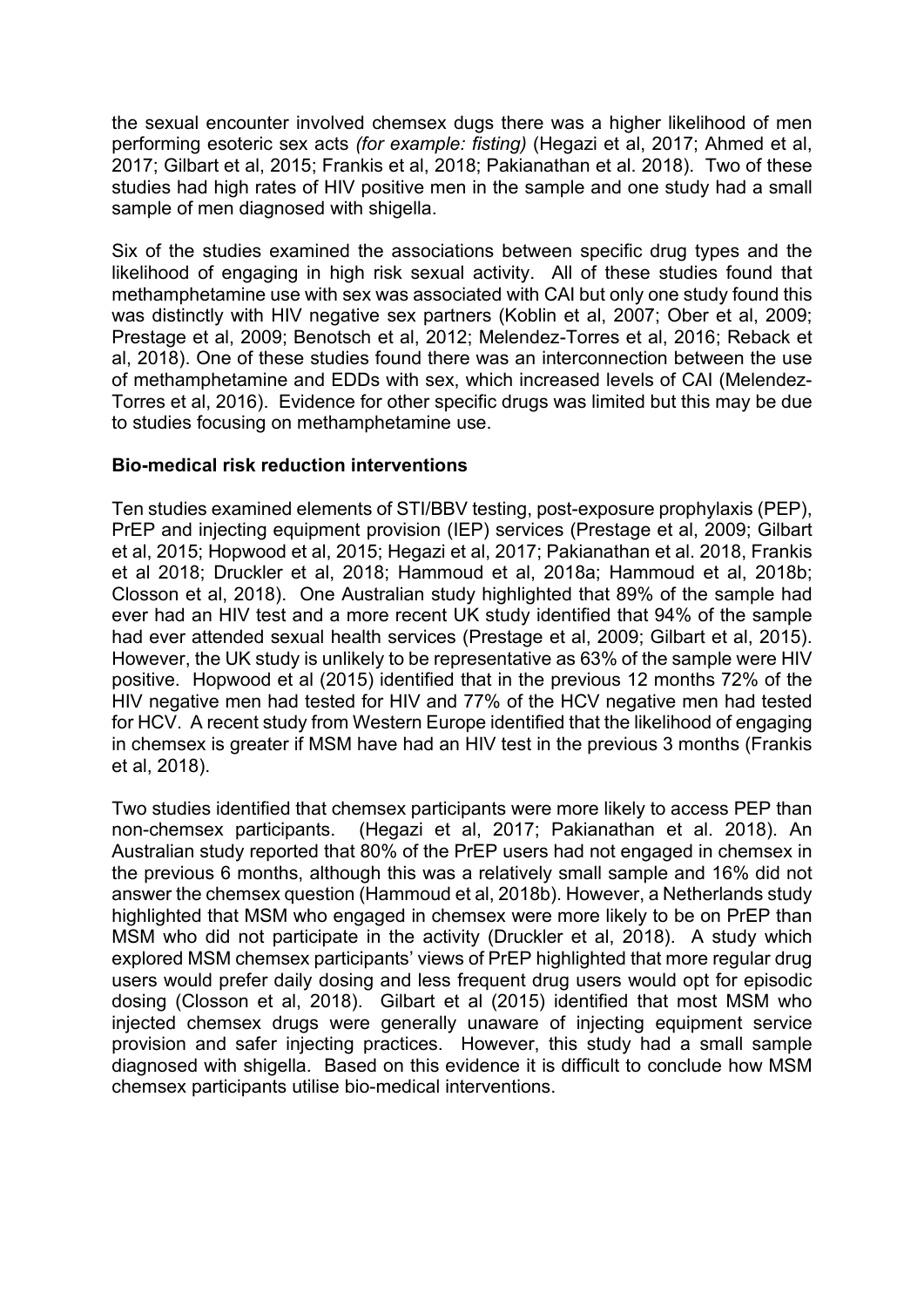# **Socio-demographics of participants**

Thirteen studies examined elements of key socio-demographics of MSM samples that used chemsex related drugs before or during sex and the majority of the studies are from the USA and UK. Eight studies provided a mean or median age for chemsex participants, ranging from 32 to 42 (Green & Halkitis, 2006; Weatherburn et al, 2016; Hegazi et al, 2017; Benotsch et al, 2012; Reback et al, 2018; Druckler et al, 2018; Rosinska et al, 2018; Closson et al, 2018) and one study into chemsex injectors reported a median age of 42 (Hopwood et al, 2015). Frankis et al (2018) identified that MSM between the ages of 36-45 were more likely to engage in chemsex. In the six studies that reported sexual identity, the majority of the sample identify as gay (Green and Halkitis, 2006; Benotsch et al, 2012; Hopwood et al, 2015; Weatherburn et al, 2016; Reback et al, 2018; Closson et al, 2018) and in six of the seven studies that reported ethnicity, most of the sample identified as white (Green and Halkitis, 2006; Benotsch et al, 2012; Weatherburn et al, 2016; McCarty-Caplan, 2014; Druckler et al 2018; Closson et al, 2018).

Rusow et al (2017) found in a USA study that MSM who combined methamphetamine with sex were significantly more likely to be white and identify as being gay. In another USA study, methamphetamine had higher rates of use in white and Hispanic populations', but they were less likely to use cocaine when compared to black MSM (Ober et al, 2009). In comparison, a USA study reported that white MSM used less cocaine with sex compared to ethnic groups (Reback, 2018), but this study may be limited by the small number of white MSM in the sample. From this limited evidence it is not clear if ethnicity is a determining factor for engaging in chemsex. Two studies identified that chemsex participants spend most of their time with other gay men but does not necessarily mean that most of their social network consists of friends who were gay men (Kelly et al, 2012; Hopwood et al, 2015). It appears from the overall evidence that chemsex participants were more likely to be a gay man and participation peaks between the mid-thirties to early forties but is evident at all ages.

#### **Role of HIV status**

Eleven studies identified that HIV positive MSM were more likely to use chemsex drugs with sex, when compared to MSM of non-HIV positive status (Ober et al, 2009; McCarty-Caplan, 2014; Rich et al, 2016b; Gilbart et al, 2015; Hegazi et al, 2017; Bowden-Jones et al, 2017; Rusow et al, 2017; Frankis et al, 2018; Rosinska et al, 2018; Hammoud et al, 2018a; Pakianathan et al. 2018). Only one study provided an analysis on the role of HIV status in injecting drug use, which found HIV positive status was associated with recent injecting and sharing of injecting equipment (Bowden-Jones et al, 2017). In comparison, a study on injecting drug use reported recent injectors were significantly more likely to be HIV positive when compared to other study participants (Bui et al, 2018). Due to the limited evidence it is not possible to substantively conclude what role HIV plays in the injection of drugs for sexual purposes.

Four studies reported that within chemsex related behaviour HIV positive MSM were more likely to sero-sort and engage in CAI with HIV positive partners (Gilbart et al, 2015; Bourne et al, 2015; Melendez-Torres et al, 2016; Rich et al, 2016a). One study found that there was less incidence of CAI at sexual encounters when partner HIV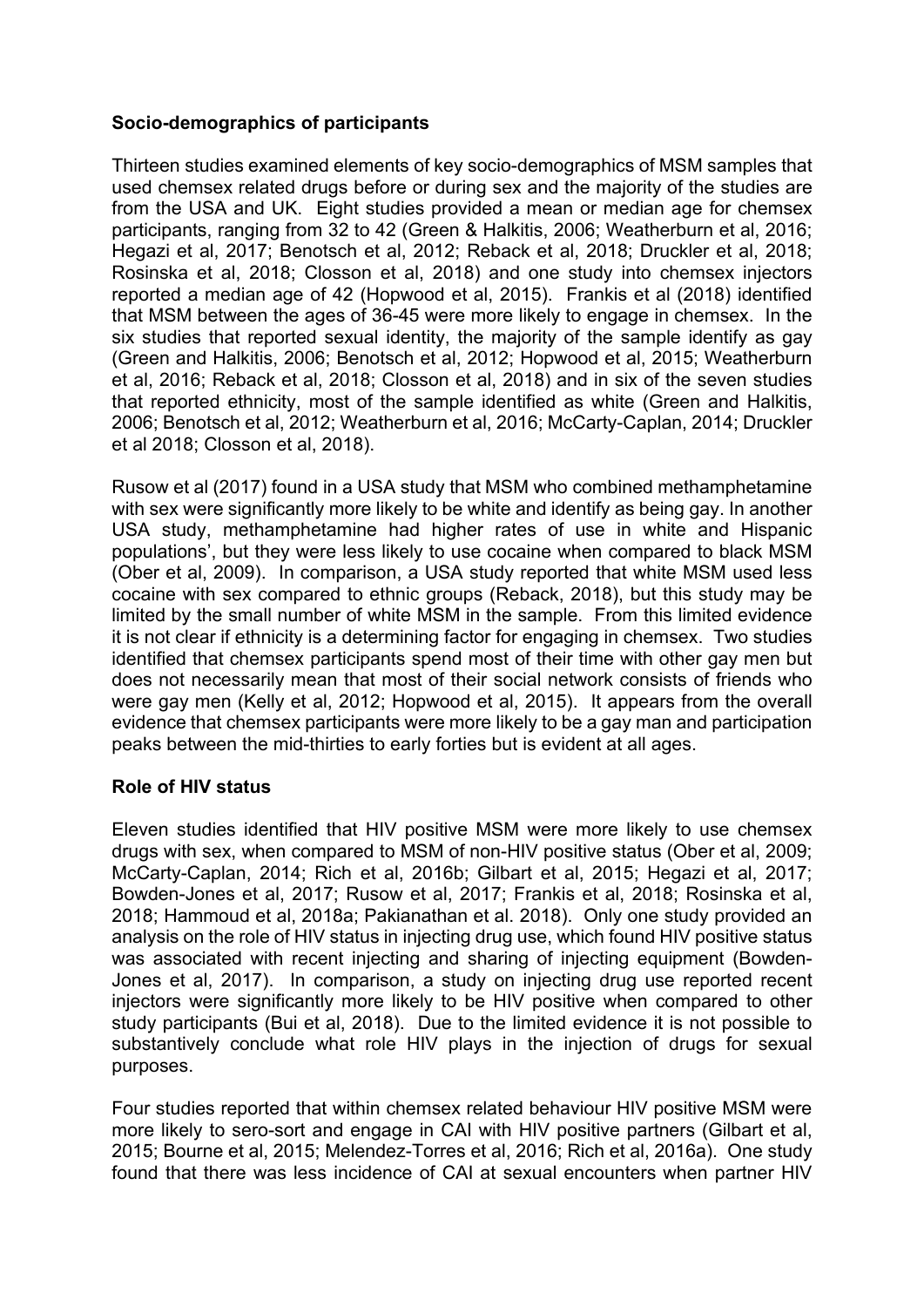status was sero-discordant or unknown (Melendez-Torres et al, 2017). The evidence indicates HIV status is potentially an important factor in determining if men that engage in chemsex use condoms.

## **Expectations of the event**

Twelve articles indicated that MSM who engage in chemsex related behaviors may have perceptions and expectations that the desired physiological effects of a drug will alter a sexual event (Kurtz, 2005; Green and Halkitis, 2006; Kubicek et al, 2007; Jerome et al, 2009; Benotsch et al, 2012; Bourne et al, 2015; Deimel et al, 2016; Weatherburn et al, 2016; Ahmed et al, 2017; Prestage et al, 2009; Bui et al, 2018; Hammoud et al, 2018a). These studies were primarily qualitative and from the UK and USA. There were variable and multi-faceted effects when chemsex drugs were combined with sex, but these can be categorised into primary domains. The findings from the articles can be themed into physical, mental, emotional and social domains. Fig 3. provides a summary of drug effects and the potential desired outcomes that alter the sexual event.

Most of the studies found that a key effect is the ability to increase stamina and arousal levels, so an individual can engage in sex for sustained periods and facilitate easier receptive anal intercourse/sex acts (Kurtz, 2005; Green and Halkitis, 2006; Kubicek et al, 2006; Jerome et al, 2009; Bourne et al,2015; Deimel et al, 2016; Ahmed et al, 2017; Weatherburn et al, 2016; Prestage et al, 2009; Bui et al, 2018; Hammoud et al, 2018a). Some of the studies reported that the reduction in cognitive inhibition allowed the men to overcome under confidence and enhanced their ability to engage more meaningfully with sex partners (Green and Halkitis, 2006; Jerome et al, 2009; Weatherburn et al, 2016). The lowering of inhibitions may be important in establishing more immediate and sustained interaction with sex partners, providing a more meaningful shared sexual experience. Some of the studies identified that the increase in awareness and intensity of feeling was important for men to enhance their emotional connection with partners during sex (Green and Halkitis, 2006; Jerome et al, 2009; Weatherburn et al, 2016). There are interactions between all these domains with an overarching theme being to maximise the intensity of a sexual event.



**Fig 3.** Expected drug effects on the sexual event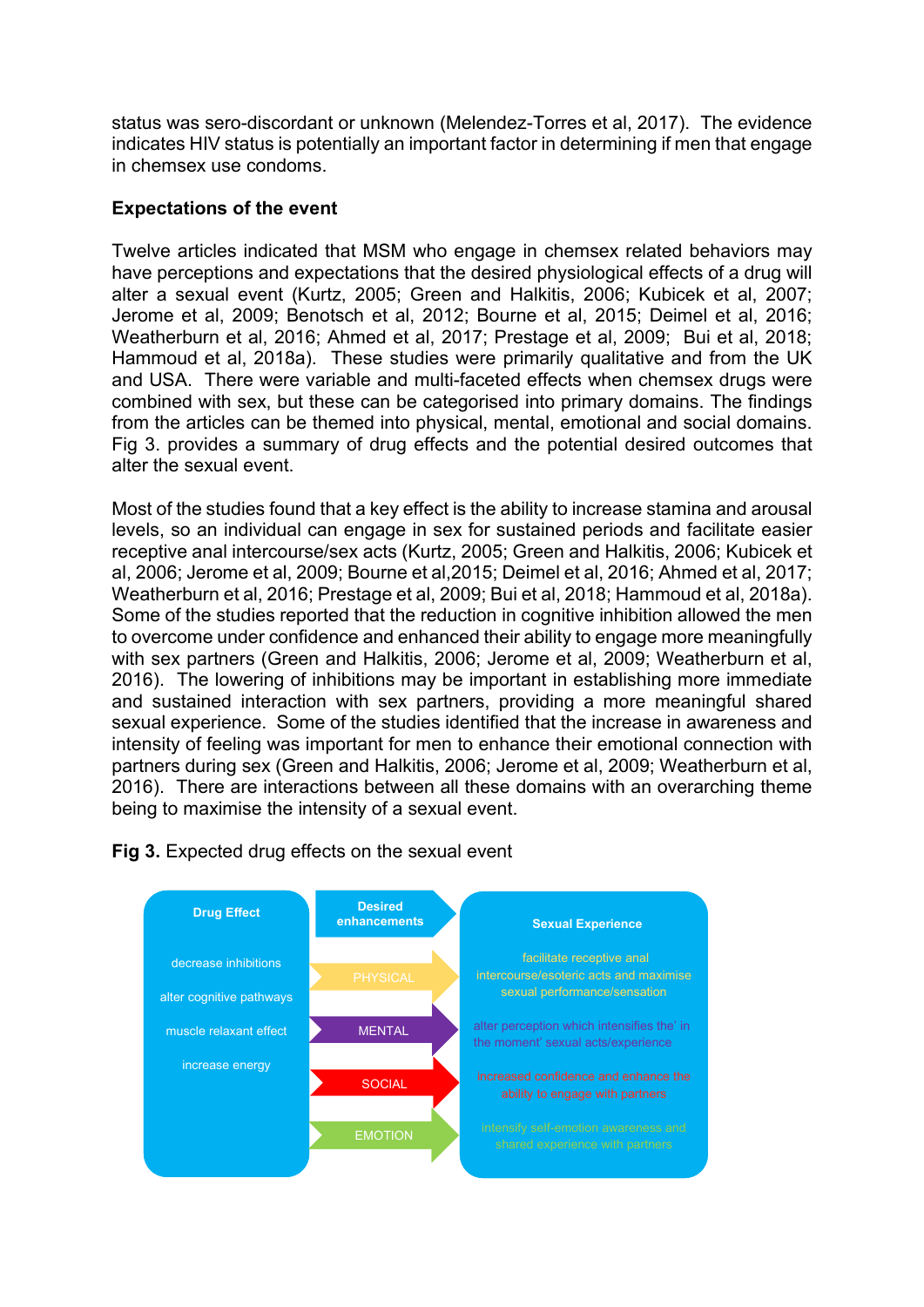# **Biological Impact**

As indicated earlier, HIV positive men are potentially more likely to engage in high risk chemsex related behaviours. However, it is important to recognise that a significant number of HIV negative MSM may engage in chemsex and be at risk of HIV. Seven studies that had a majority of drug users in their samples, reported an assumed HIV negative prevalence range of 20% to 59% (Kurtz et al, 2005, Green and Halkitis, 2006; Bourne et al, 2015; Hopwood et al, 2015; Bowden Jones et al, 2017; Deimel et al, 2016; Reback et al, 2018). From the earlier evidence, it is apparent that when drugs are combined with sex that there is an increased risk of men engaging in CAI. An important variable for rates of CAI is the effect of drugs. A few studies identified that drugs effect decision making during sex, which can influence a participant's choice to engage in high risk sexual practices (Bourne et al, 2105; Gilbart et al, 2015; Ahmed et al, 2017; Deimel et al, 2016). These interconnected factors demonstrate that HIV negative MSM who engage in chemsex related behaviours are potentially at increased risk of disease transmission.

Four studies examined levels of HCV in chemsex related behaviour which identified a prevalence range of 6%-30% and two of these studies report an HIV/HCV co-infection prevalence range of 9%-21% (Hopwood et al, 2015; Bowden-Jones, 2017; Deimel et al, 2016; Bui et al, 2018). The highest rate of 30% was from a study with a small sample size of which approximately 80% were HIV positive. Three of the studies with the highest prevalence rates had samples which primarily consisted of men who injected drugs. Bui et al (2018) identified that recent injectors were more likely to be HCV positive compared to non-recent injectors. There was limited evidence to indicate HCV infection rates among MSM who inject chemsex drugs.

All seven studies that examined components of STIs identified that MSM who engage in chemsex related behaviours have had issues with previous infections (Ottaway et al, 2017; Hegazi et al, 2017; Gilbart et al, 2015; Kurtz, 2005, Druckler et al, 2018; Rosinska et al, 2018; Glynn et al, 2018). One of the studies identified that MSM diagnosed with STIs were more likely to engage in chemsex (Ottaway et al, 2017). In comparison, four studies identified that chemsex participation was associated with the diagnosis or treatment of an STI (Hegazi et al, 2017, Rosinska et al, 2018; Druckler, 2018; Glynn et al, 2018). Ottaway et al (2017) identified that those diagnosed with an STI were more likely to engage in chemsex, were more likely to be HIV positive and have higher rates of CAI. The studies indicated that MSM who engage in chemsex are potentially at a high risk of STI transmission.

# **Psycho-social impact**

Six studies examined aspects on the perceived and actual psychological and social consequences of chemsex related behaviours. A recent study highlighted that 25% of the MSM sample reported that chemsex had a negative effect on their lives (Glynn et al, 2018). Two USA studies highlighted that there is a perception that methamphetamine will have negative consequence on social networks, with the loss of friends & partners (Kurtz, 2005; Kubicek et al, 2007). A USA study highlighted that methamphetamine users reported that sustained use of the drug reduced their ability to fulfil daily functioning (Closson et al, 2018). In comparison, an Australian study identified that the higher the use of GHB reported by the sample, the greater the impact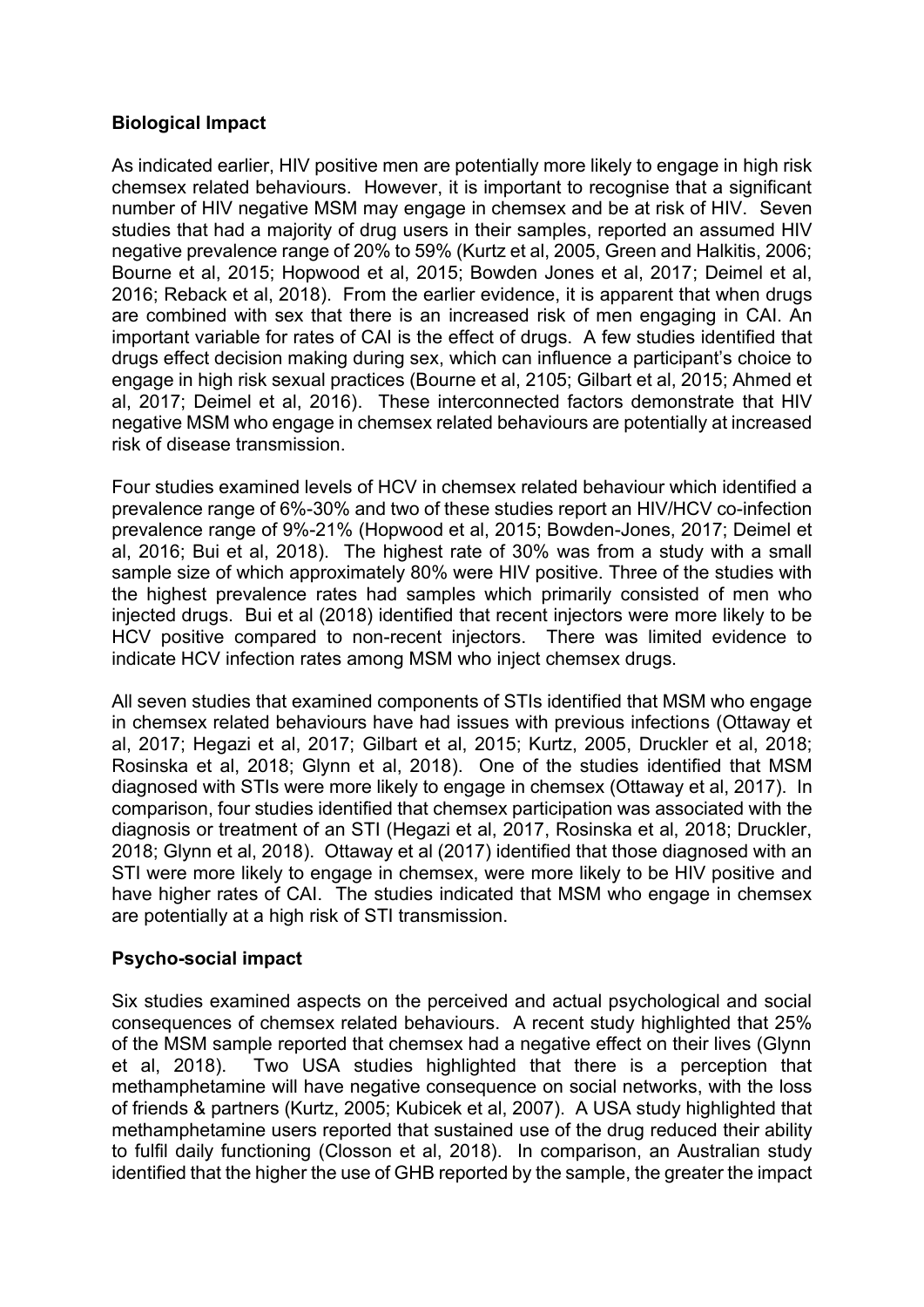on the drug user's social networks (Hammoud et al, 2018a). Two studies identified that chemsex drug use can have an impact upon employment, within one study some men had lost their jobs and in the other study 14% of the men had taken time off work (Kurtz, 2005; Hegazi et al, 2017). One UK study identified that 15% of the sample reported chemsex participation had a negative impact on their mental health and a USA study identified some methamphetamine users experience issues with paranoia (Hegazi et al, 2017; Kurtz, 2005). In comparison, another study reported that poly drug users were more likely to experience psychological distress when compared to sexualised drug users, but this did not attain statistical significance (McCarty-Caplan, 2014). A study on GHB did not find that the drug use was associated with depression or anxiety (Hammoud et al 2018a). There is limited evidence that fully explores the psycho-social impact, although some of the men in the studies had experienced negative consequences directly due to chemsex related behaviours.

## **Discussion**

To our knowledge, this is the first systematic review on chemsex behaviour to exclusively incorporate and examine research on chemsex drug use before or during sex. Two literature reviews (Edmundson et al, 2018: UK research; Tomkins et al, 2018: research from every country) have examined the wider issue of sexualised drug usage among MSM; but did not provide an in-depth analysis of the behaviours involved in the sexualised setting of chemsex drug use. In early 2018 two special journal editions on chemsex were published but the two previous literature reviews did not fully incorporate this research. As such, this is the first comprehensive up to date review of chemsex behaviour which examines participants socio-demographics, expectations of the event, prevalence estimates, high risk behaviours and the biopsychosocial consequences.

This review used the ABC framework as a model to structure the results and conceptualise the behavioural processes involved in chemsex. The key advantage of this approach was the ability to process a complex array of research into an understandable three stage behavioural event. Expectations of the event are a fundamental antecedent that influences MSM who engage in chemsex. MSM that engage in chemsex behaviour expect that drugs may trigger multiple effects on the body that will facilitate, enhance, prolong and sustain a sexual event. Participants may seek a drug's desirable effects, but the disinhibiting effects may increase the level of risk taking behaviour which subsequently may produce undesirable consequences. HIV is a key influencer through the whole ABC process as HV status can influence the likelihood of engagement in chemsex, effect the event behaviour and HIV transmission can be a potential consequence.

In the wider literature there are large variations in the prevalence estimates for chemsex. The review published by Tomkins et al (2018) identified a prevalence range from 4%-94%, but it incorporates research that does not fit within the PHE definition of chemsex. Edmundson et al (2018) identified that chemsex drugs were also used outside of sexual events and the inter-changeable use of sexualised drug usage and chemsex can cause ambiguity in estimating prevalence levels. Edmundson et al (2018) identified one study with an overall prevalence of 17% and the review identified a range of 3%-29%. However, the majority of prevalence estimates in this review above 15% are based on samples from sexual health clinics. The overall research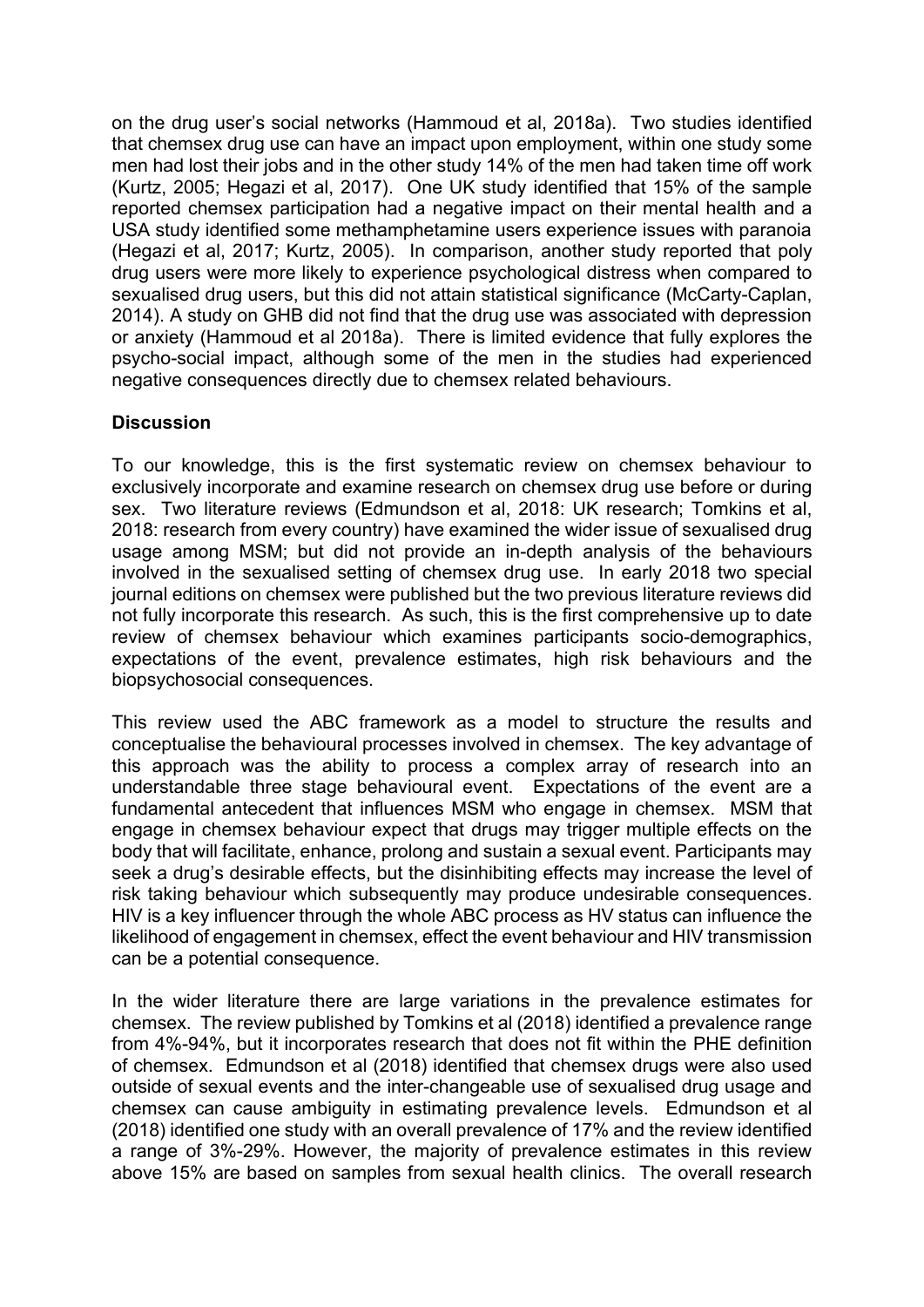indicates that the prevalence of chemsex varies in different countries but also varies within different regions/cities within one country.

It is evident from the findings that there are varying types of drugs used in chemsex behaviours, which can vary by geographical location. The prevalence estimates for methamphetamine were published over a longer-time frame and includes research from different continents (Europe, North America, Australia). This may be explained by the MSM population having a longer history of using this drug. Research examining mephedrone and GHB/GBL was primarily from Western Europe, with the exception of one recent study on GHB/GBL from Australia. It is not possible to evidence specific changes in drug trend's, although type of drug use varies across different high-income regions/countries. As chemsex is a socially constructed phenomenon the use of specific drugs will vary across different cultures and MSM sub-populations. This limits the generalisability of findings which is reflected in the different studies consisting of greatly varied types of sample. The social constructed nature of chemsex accounts for the variation in prevalence estimates and types of drug used across the different geographical areas.

This review highlights that MSM who combine chemsex drugs with sex are engaging in high risk sexual behaviours, including CAI and esoteric acts. There is a lack of knowledge on the specific rates of CAI that occur during chemsex, but it is evident that behaviour is mediated by participants HIV status. There is substantive evidence in this review to demonstrate that some HIV negative MSM who participate in chemsex will engage in CAI. The Edmundson et al (2018) review concluded that engagement in sexualised drug use can lead to CAI. This correlates with the review's findings which suggests that MSM who combine drugs with sex are more likely to engage in high risk sexual practices when compared to MSM who do not combine drugs with sex.

The studies from Western Europe and Australia which analysed the injection of drugs provided varied prevalence estimates for injecting drugs (1%-50%) for sexual purposes and for the sharing of injecting equipment (5%-56%). This may be accounted for by some studies using general samples and others recruiting smaller samples from high risk groups. A longitudinal analysis of MSM injecting drug use in Australia reported that between 5%-6% of the sample had injected in the previous 6 months (Lea et al, 2013). Edmundson et al (2018) identified that over a 15-year period the number of MSM attending UK drug services reporting injecting drug use had nearly doubled (4% to 8%) and there was a growth in the use of stimulants. However, it is important to highlight that the data within these publications did not exclusively focus on injecting for sexual purposes. The evidence shows that a small minority of the wider MSM population inject drugs but there is a lack of research examining MSM sexualised injecting of drugs.

This review indicates that high risk chemsex behaviours puts participants at increased risk of acquiring STIs/HIV and there is limited evidence that suggests there are psycho-social consequences. However, the majority of the evidence base regarding the risk of STIs and HIV is associative. There is also a lack of research which exclusively focused on the behaviour of HIV negative MSM and the associated consequences. The findings in this review supports work by Tomkins et al (2018) who reported that chemsex behaviour has a negative impact on some participants social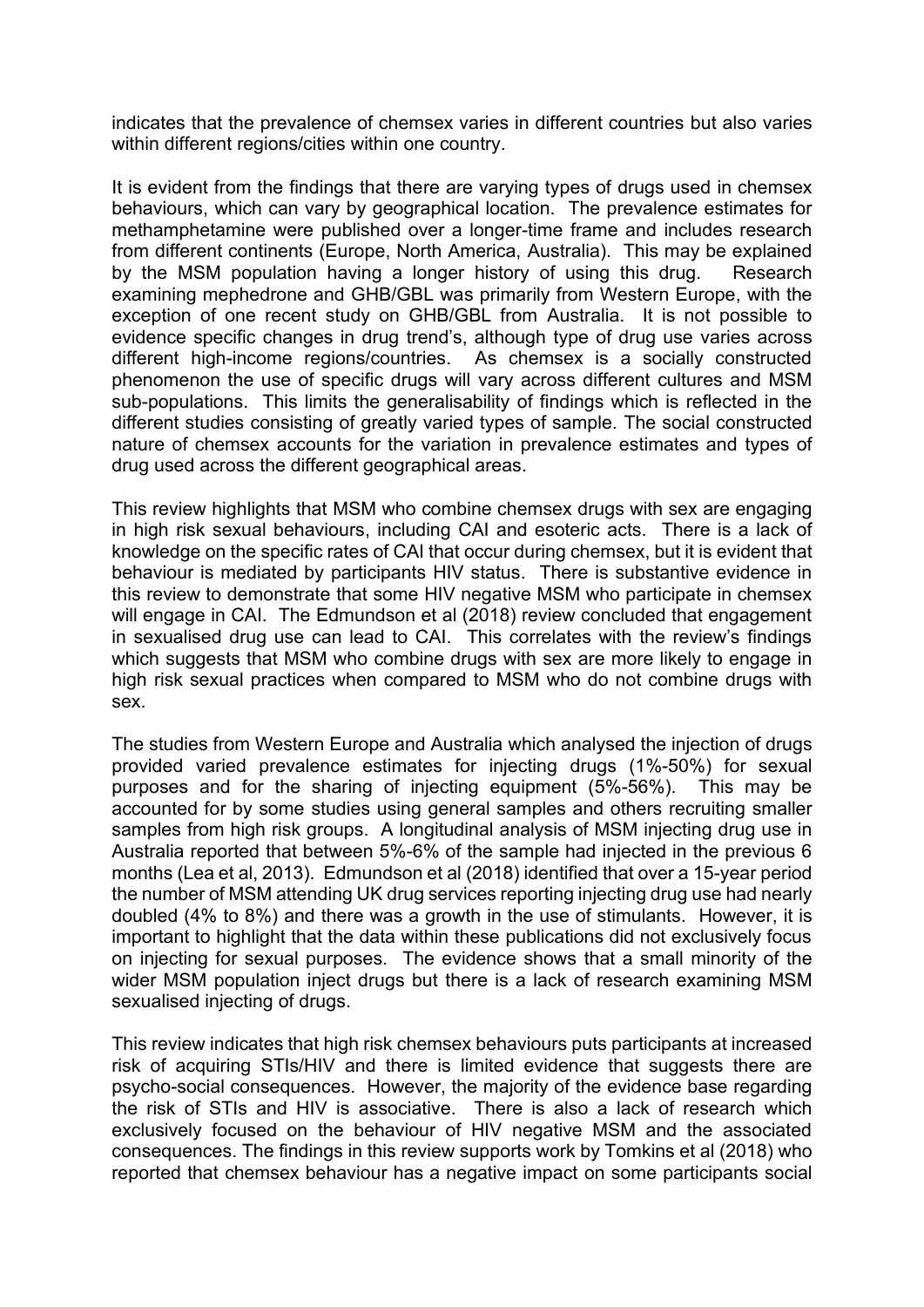functioning and mental well-being. However, Prestage et al (2018) identified that drug use during sexual activity was not associated with depression. The study did identify that illicit drug use is associated with depression and anxiety when the use becomes problematic or dependent (Prestage et al, 2018). The earlier findings in the review indicates that between 14%-25% of chemsex participants have experienced a negative impact on their psycho-social functioning. The wider literature provides evidence which demonstrates that the higher the frequency of the drug use, the more detrimental the impact is on psycho-social well-being of the user, particularly if they engage in poly-drug use (Ives and Ghelani, 2009; European Monitoring Centre for Drugs and Drug Addiction, 2009). There is also the biological risk for poly-drug users who use different substances which can create highly toxic and dangerous reactions in the body. However, evidence for the impact of chemsex behaviours on psychosocial well-being is weak although it is anticipated that the potential consequences for frequent poly-drug users are significant.

The studies in the review that examined the use of STI/BBV screening, PEP and PrEP use did not provide substantive answers on how commonly chemsex participants use these interventions. The limited evidence indicates that a majority may either access screening or attend sexual health services but does not provide a clear understanding on frequency and type of testing. However, the recent publication from Frankis et al (2018) indicated that chemsex engagement is associated with men who had an HIV test in the previous three months. There is very limited evidence which suggests chemsex participants are more likely to access PEP and PrEP compared to MSM who do not engage in chemsex. However, it is possible that greater access to PrEP/PEP by chemsex participants is influenced by service providers. Sewell et al (2017) identified in a study of MSM chemsex drug users that the level of PEP use was 14% and PrEP use was 4.5%.

A clinical trial of PrEP reported that in the previous three months approximately 44% of the MSM sample had used methamphetamine, GHB/GBL or mephedrone (Dolling et al, 2016). In comparison, a recent study from Australia highlighted that the concurrent use of methamphetamine, EDDs and PrEP in 2014 was 1.9% but this increased to 6% in 2017 (Hammoud et al, 2018b). However, the paper by Hammoud et al (2018b) does not directly link the chemsex drug use episodes to PrEP use (Gafos et al, 2018). The overall evidence indicates that PrEP is being used by some MSM who use chemsex drugs, but the majority of previous research does not identify if the drug usage is within a sexual setting. As PrEP is a relatively new innovation it is important to understand how chemsex participants use the range of bio-medical interventions. This remains an important research question as the introduction of PrEP could potentially influence how chemsex participants use other interventions and chemsex behaviours may influence the participants PrEP adherence.

This review adopted a precise and clear systematic methodology to address it's objectives. A strength is the explicit inclusion/exclusion criteria which focused on the use of chemsex drugs before or during sex. However, is not able to determine if the sexual activity was planned. The review is limited by the absence of clear sampling frames in the published studies and the resulting heterogeneity of predominantly purposive samples across the studies. The review may also be limited by its exclusion of research from low to medium income countries and by including only English language articles.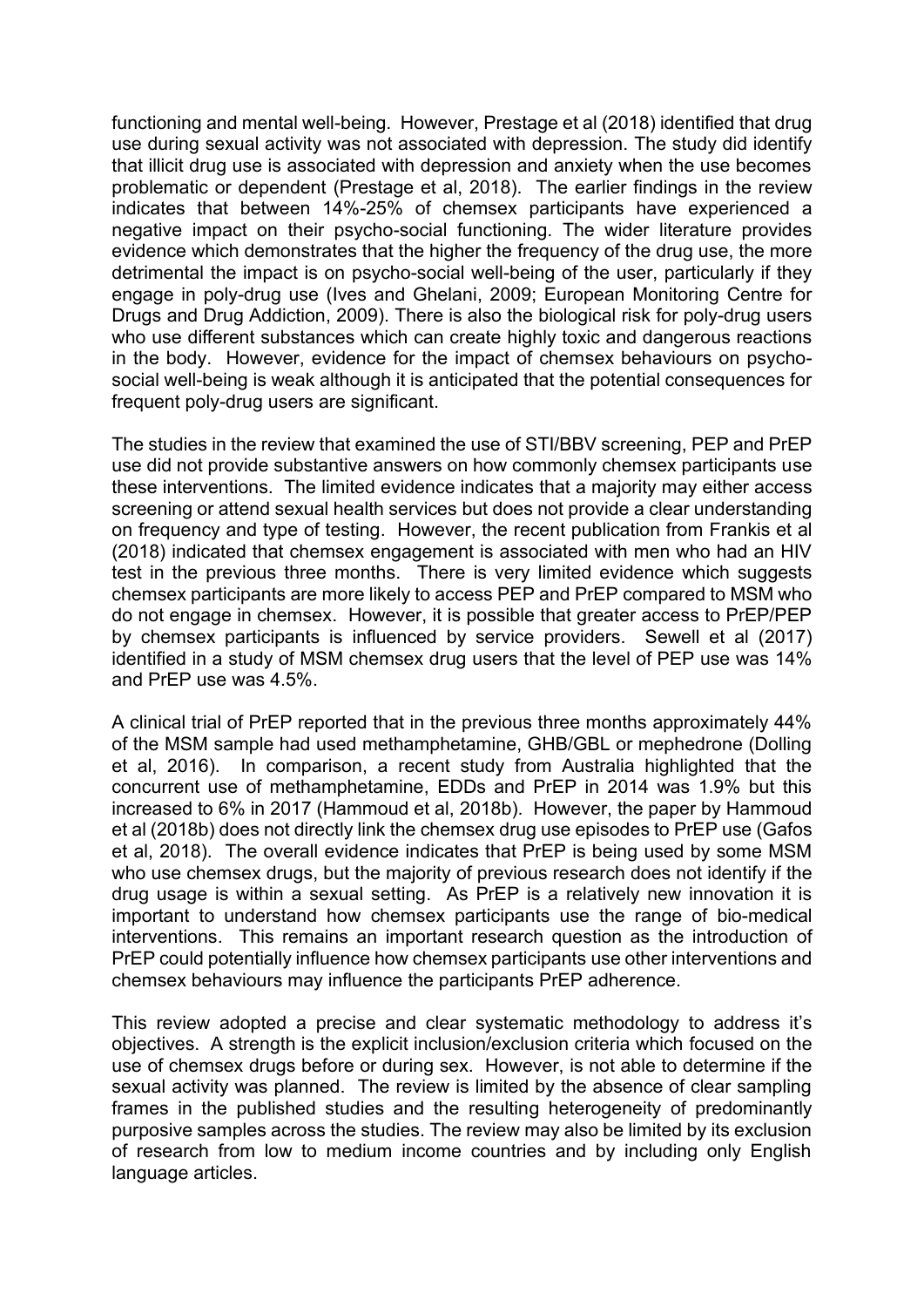To enable improved future research into chemsex it may be beneficial to develop standardised questioning that identifies if chemsex drug use is before or during planned sexual activity. The review has identified some key research gaps and recommends future research in the following areas: i) research exclusively on HIV negative MSM chemsex behaviours; ii) explore and examine the prevalence and risk behaviours of MSM who inject chemsex drugs for sexual purposes; iii) examine MSM chemsex participants use of bio-medical interventions, specifically the use of PEP and PrEP; and iv) in-depth exploration on the psycho-social impact on MSM who engage in chemsex. These research recommendations reflect components in Fig. 2 and relationships between them. The ABC model was a useful conceptual framework in the synthesis of the evidence and it's use would be worth considering to inform future work. Research in these areas could improve the efficiency and targeting of risk reduction interventions that reduce the biopsychosocial impact of chemsex behaviours.

# **Conclusion**

It appears a minority of MSM engage in chemsex behaviour, but there are interconnected high-risk behaviours associated with the activity. The examination of chemsex is limited due to the challenge in defining the activity and there are limitations in comparing prevalence estimates due to the use of different sampling frameworks. However, there are potentially multiple consequences associated with chemsex behaviour although this remains an under researched area. With the increasing availability of PrEP, it is important to understand how bio-medical interventions can be effectively used to reduce the potential impact of high risk chemsex behaviours among this population.

#### **Acknowledgements**

The authors would like to thank Jane Sedgwick and Iain Ryrie of King's College London for their support with the review.

# **Funding**

This research did not receive any specific grants or awards.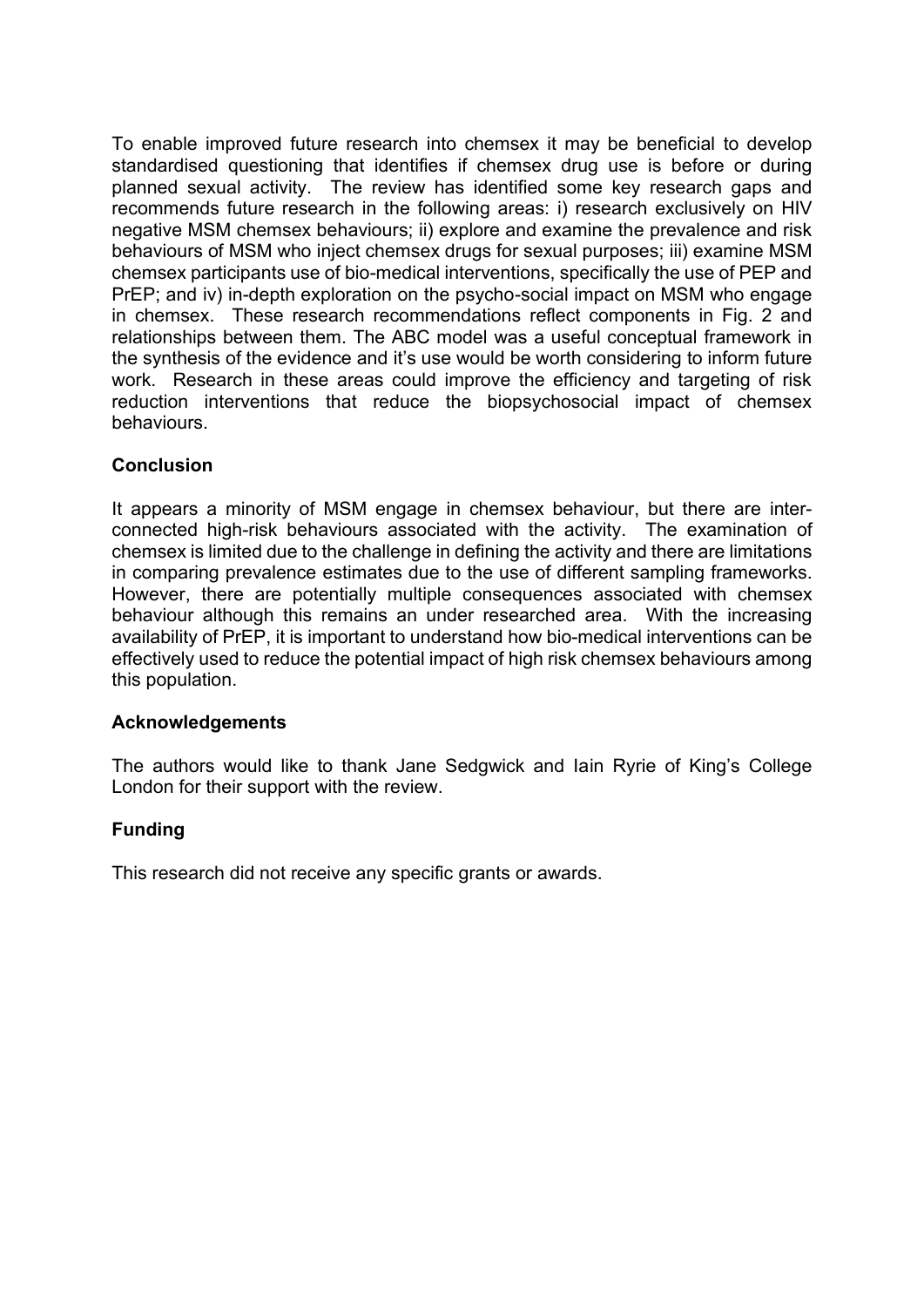#### **Reference List**

Ahmed, A. K., Weatherburn, P., Reid, D., Hickson, F., Torres-Rueda, S., Steinberg, P. & Bourne, A. (2017) Social norms related to combining drugs and sex ("chemsex") among gay men in South London. International Journal of Drug Policy, 38, 29-35.

Benotsch, E. G., Lance, S. P., Nettles, C. D. & Koester, S. (2012) Attitudes toward methamphetamine use and HIV risk behavior in men who have sex with men. American Journal on Addictions, 21 Suppl 1, S35-42.

Bourne A, Reid D, Hickson F, Torres Rueda S, Weatherburn P (2014) *The Chemsex study: drug use in sexual settings among gay & bisexual men in Lambeth, Southwark & Lewisham*. London: Sigma Research, London School of Hygiene & Tropical Medicine.

Bourne, A., Reid, D., Hickson, F., Torres-Rueda, S. & Weatherburn, P. (2015) Illicit drug use in sexual settings ('chemsex') and HIV/STI transmission risk behaviour among gay men in South London: findings from a qualitative study. Sexually Transmitted Infections, 91(8), 564-568.

Bowden-Jones, O., Whitelock, C., Abdulrahim, D., Hemmings, S., Margetts, A. & Crawford, M. (2017) Prevalence of HIV risk-related drug use and sexual activity among men who have sex with men attending a specialist UK club drug clinic. Drugs and Alcohol Today, 17(1), 50-59.

Bui, H., Zablotska-Manos, I., Hammoud, M., Jin, F., Lea, T., Bourne, A., Iversen, J., Bath, N., Grierson, J., Degenardt, L., Prestage, G. & Maher, L. (2018) Prevalence and correlates of recent injecting drug use among gay bisexual men in Australia: Results from the FLUX study. International Journal of Drug Policy, 55, 222-230.

Closson, E. F., J. A. Mitty, J. Malone, K. H. Mayer & M. J. Mimiaga (2018) Exploring strategies for PrEP adherence and dosing preferences in the context of sexualized recreational drug use among MSM: a qualitative study. Aids Care-Psychological and Socio-Medical Aspects of Aids/HIV, 30**,** 191-198.

Deimel, D., Stover, H., Hosselbarth, S., Dichtl, A., Graf, N. & Gebhardt, V. (2016) Drug use and health behaviour among German men who have sex with men: Results of a qualitative, multi-centre study. Harm Reduction Journal, 13.

Dolling, D., Desai, M., McOwan, A., Gilson, R., Clarke, A., Fisher, M., Schembri, G., Sullivan, A., Mackie, N., Reeves, I., Portman, M., Saunders, J., Fox, J., Bayley, J., Brady, M., Bowman, C., Lacey, C., Taylor, S., White, D., Antonucci, S., Gafos, M., McCormack, S., Gill, O., Dunn, D., Nardone, A. (2016) An analysis of baseline data from the PROUD study: an open-label randomised trial of pre-exposure prophylaxis. Trials, 17(163).

Druckler, S., M. S. van Rooijen & H. J. C. de Vries (2018) Chemsex Among Men Who Have Sex With Men: a Sexualized Drug Use Survey Among Clients of the Sexually Transmitted Infection Outpatient Clinic and Users of a Gay Dating App in Amsterdam, the Netherlands. *Sexually Transmitted Diseases,* 45**,** 325-331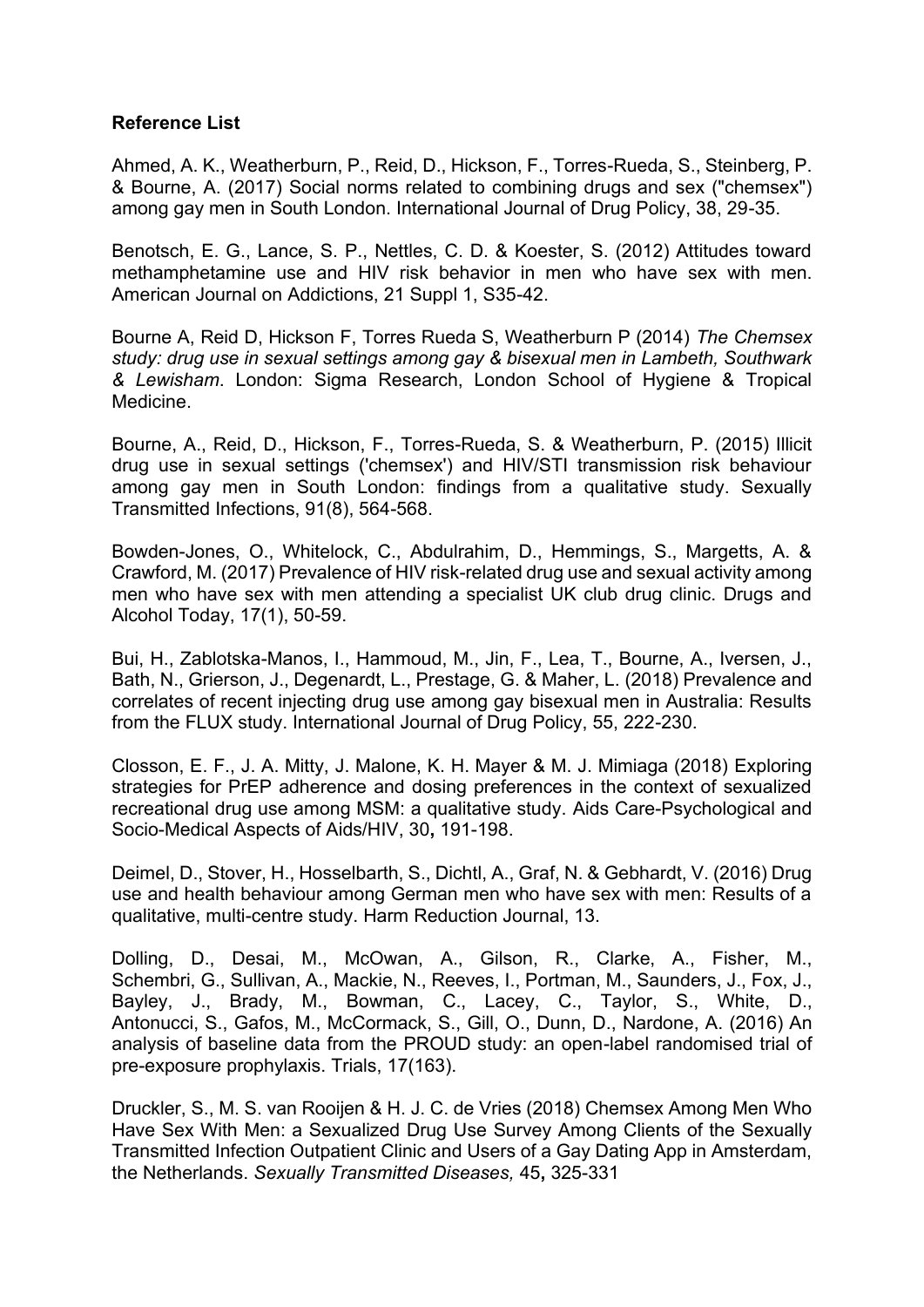Edmundson, C., Heinsbroek, E., Glass, R. Hope, V., Mohammed, H. White, M., Desai, M. (2018) Sexualised drug use in the United Kingdom: A review of the literature. International Journal of Drug Policy, 55, 131-148.

European Monitoring Centre for Drugs and Drug Addiction. (2009) Poly-drug Use: Patterns and Responses. Luxembourg: Publications Office of the European Union

Frankis, J., Flowers, P., McDaid, L. & Bourne, A. (2018) Low levels of chemsex among men who have sex with men, but high levels of risk among men who engage in chemsex: analysis of a cross sectional online survey across four countries. Sexual Health, 15, 144-150.

Gafos, M., Chas, J., Pialoux, G. (2018) Response to the Hammoud et al papers on 'the new MTV generation'. International Journal Drug Policy, 55, 206-226.

Gilbart, V. L., Simms, I., Jenkins, C., Furegato, M., Gobin, M., Oliver, I., Hart, G., Gill, O. N. & Hughes, G. (2015) Sex, drugs and smart phone applications: findings from semistructured interviews with men who have sex with men diagnosed with Shigella flexneri 3a in England and Wales. Sexually Transmitted Infections, 91(8), 598-602.

Glynn, R. Byrne, N. O'Dea, S. Shanley, A. Codd, M. Keenan, A. Ward, M. Igoe,D. Clarke, S. (2018) Chemsex, risk behaviours and sexually transmitted infections among men who have sex with men in Dublin, Ireland. International Journal of Drug Policy, 52, 9-15.

Green, A. I., Halkitis, P. N., Green, A. I. & Halkitis, P. N. (2006) Crystal methamphetamine and sexual sociality in an urban gay subculture: an elective affinity. Culture, Health & Sexuality, 8(4), 317-333.

Grov, C., Rendina, H. J., Ventuneac, A. & Parsons, J. T. (2013) HIV risk in group sexual encounters: an event-level analysis from a national online survey of MSM in the U.S. Journal of Sexual Medicine, 10(9), 2285-2294.

Hammoud, M. A., A. Bourne, L. Maher, F. Y. Jin, B. Haire, T. Lea, L. Degenhardt, J. Grierson & G. Prestage (2018a) Intensive sex partying with gamma-hydroxybutyrate: factors associated with using gamma-hydroxybutyrate for chemsex among Australian gay and bisexual men results from the Flux Study. *Sexual Health,* 15**,** 123-134.

Hammoud, M. A., S. Vaccher, F. Y. Jin, A. Bourne, B. Haire, L. Maher, T. Lea & G. Prestage (2018b) The new MTV generation: Using methamphetamine, Truvada (TM), and Viagra (TM) to enhance sex and stay safe. *International Journal of Drug Policy,* 55**,** 197-204.

Hegazi, A., Lee, M. J., Whittaker, W., Green, S., Simms, R., Cutts, R., Nagington, M., Nathan, B. & Pakianathan, M. R. (2017) Chemsex and the city: sexualised substance use in gay bisexual and other men who have sex with men attending sexual health clinics. International Journal of Std & Aids, 28(4), 362-366.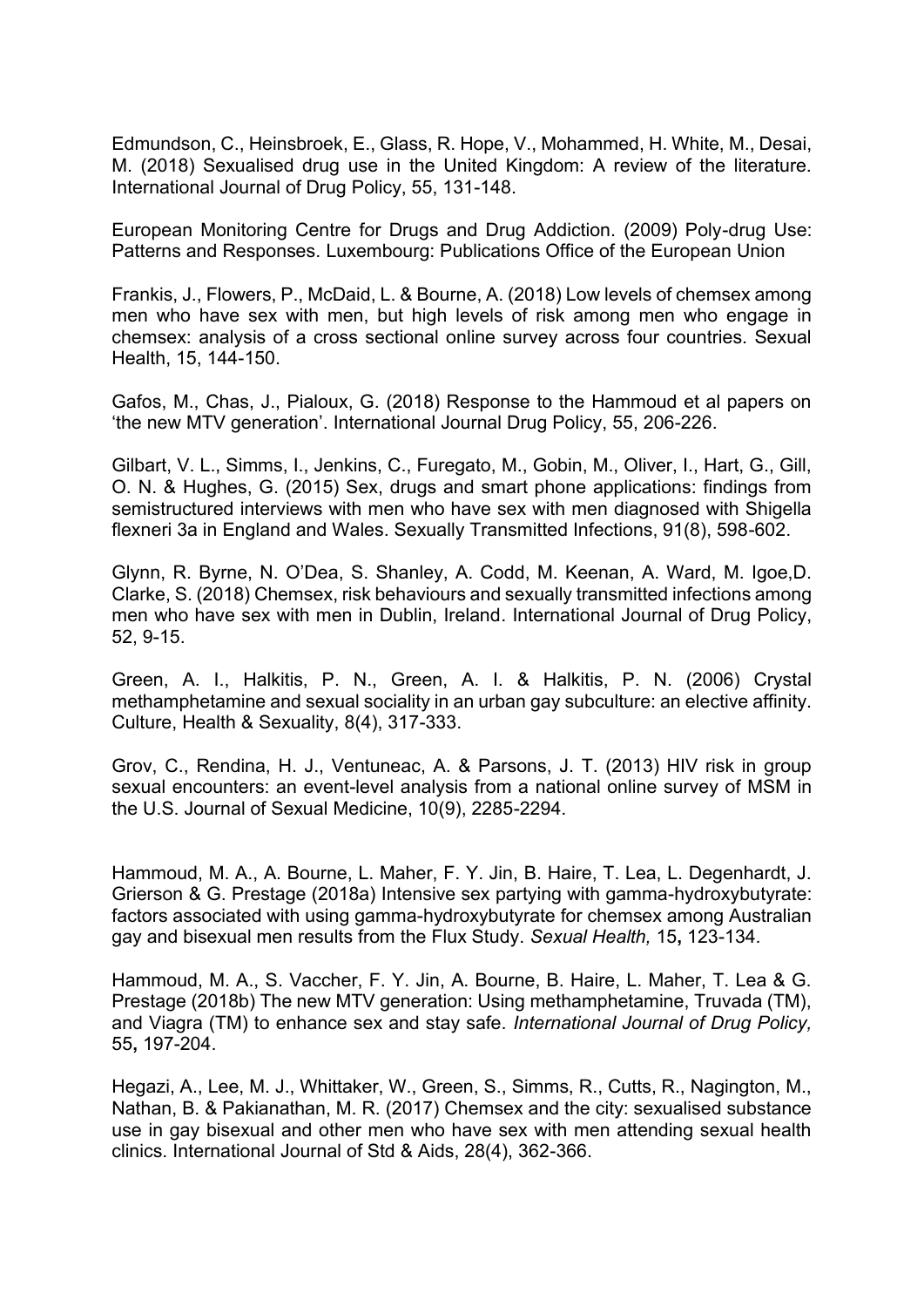Heiligenberg, M., Wermeling, P. R., van Rooijen, M. S., Urbanus, A. T., Speksnijder, A., Heijman, T., Prins, M., Coutinho, R. A. & van der Loeff, M. F. S. (2012) Recreational Drug Use During Sex and Sexually Transmitted Infections Among Clients of a City Sexually Transmitted Infections Clinic in Amsterdam, The Netherlands. Sexually Transmitted Diseases, 39(7), 518-527.

Hopwood, M., Lea, T. & Aggleton, P. (2015) Drug, sex and sociality: factors associated with the recent sharing of injecting equipment among gay and bisexual men in Australia. International Journal of Drug Policy, 26(2), 210-213.

Horeenborg, E. Coyer, L. Laarhoven, A. Achterbergh, R. Vries, H. Prins, M. van der Loeff, M. (2018) Change in sexual risk behaviour after 6 months of pre-exposure prophylaxis use: results from the Amsterdam pre-exposure prophylaxis demonstration project. AIDS, 32(11), 1527-1532.

Ives, R., Ghelan, P. (2009) Polydrug use (the use of drugs in combination): A brief review. Drugs: Education, Prevention and Policy 13: 225-232

Jerome, R., Halkitis, P., Siconolfi, D. (2009) Club Drug Use, Sexual Behavior, and HIV Seroconversion: A Qualitative Study of Motivations. Substance Use and Misuse, 44(3), 431-447.

Kelly, B. C., Carpiano, R. M., Easterbrook, A. & Parsons, J. T. (2012) Sex and the community: the implications of neighbourhoods and social networks for sexual risk behaviours among urban gay men. Sociology of Health & Illness, 34(7), 1085-1102.

Koblin, B. A., Murrill, C., Camacho, M., Xu, G., Liu, K. L., Raj-Singh, S. & Torian, L. (2007) Amphetamine use and sexual risk among men who have sex with men: results from the National HIV Behavioral Surveillance study--New York City. Substance Use & Misuse, 42(10), 1613-1628.

Kubicek, K., McDavitt, B., Carpineto, J., Weiss, G., Iverson, E. F. & Kipke, M. D. (2007) Making informed decisions: How attitudes and perceptions affect the use of crystal, cocaine, and ecstasy among young men who have sex with men. Journal of Drug Issues, 37(3), 643-672.

Kurtz, S. P. (2005) Post-circuit blues: motivations and consequences of crystal meth use among gay men in Miami. AIDS & Behavior, 9(1), 63-72.

Lea, T., Mao, l., Bath, N., Prestage, G,. Zablotska, I., De Wit, J., Holt, M. (2013) Injecting drug use among gay and bisexual men in Sydney: prevalence and associations with sexual risk practice and HIV and hepatitis C infection. AIDS and Behavior, 17(4), 1344-1351.

Liberati, A; Altman, G; Tetzlaff, J; Gotzsche, C; Ionnidis, P; Moher, D. (2009) The PRISMA statement for reporting systematic reviews and meta-analyses of studies that evaluate health care interventions: explanation and elabortation. Plos Medicine, 6.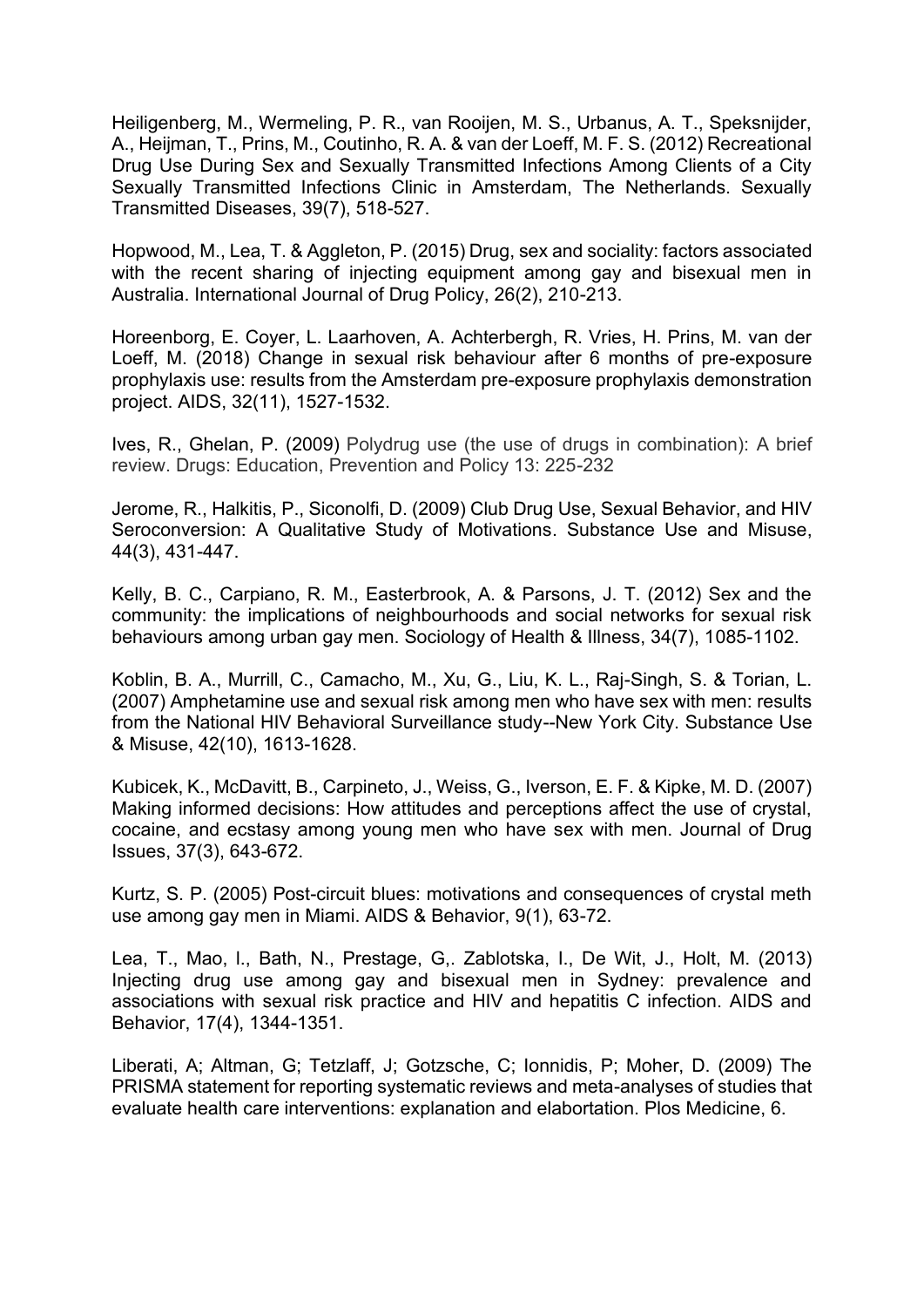McCarty-Caplan, D., Jantz, I. & Swartz, J. (2014) MSM and drug use: A latent class analysis of drug use and related sexual risk behaviors. AIDS & Behavior, 18(7), 1339- 1351.

Melendez-Torres, G. J., Hickson, F., Reid, D., Weatherburn, P. & Bonell, C. (2016) Nested Event-Level Case-Control Study of Drug Use and Sexual Outcomes in Multipartner Encounters Reported by Men Who Have Sex with Men. Aids and Behavior, 20(3), 646-654.

Melendez-Torres, G. J., Hickson, F., Reid, D., Weatherburn, P. & Bonell, C. (2017) Findings from within-subjects comparisons of drug use and sexual risk behaviour in men who have sex with men in England. International Journal of Std & Aids, 28(3), 250-258.

Mor, Z., Davidovich, U., McFarlane, M., Feldshtein, G. & Chemtob, D. (2008) Gay men who engage in substance use and sexual risk behaviour: a dual-risk group with unique characteristics. International Journal of STD & AIDS, 19(10), 698-703.

Ober, A., Shoptaw, S., Wang, P. C., Gorbach, P. & Weiss, R. E. (2009) Factors associated with event-level stimulant use during sex in a sample of older, low-income men who have sex with men in Los Angeles. Drug & Alcohol Dependence, 102(1-3), 123-129.

Office for National Statistics (2014) Drug misuse: findings from the 2013/14 crime survey for England and Wales. London: Office for National Statistics.

Ottaway, Z., Finnerty, F., Amlani, A., Pinto-Sander, N., Szanyi, J. & Richardson, D. (2017) Men who have sex with men diagnosed with a sexually transmitted infection are significantly more likely to engage in sexualised drug use. International Journal of STD & AIDS, 28(1), 91-93.

Pakianathan, M., W. Whittaker, M. J. Lee, J. Avery, S. Green, B. Nathan & A. Hegazi (2018) Chemsex and new HIV diagnosis in gay, bisexual and other men who have sex with men attending sexual health clinics. *Hiv Medicine,* 19**,** 485-490.

Popay, J., Roberts, H., Sowden, A., Petticrew, M., Arai, A., Rodgers, M., Britten, N., (2006) Guidance on the conduct of narrative synthesis in systematic reviews. London: Institute for Health Research.

Public Health England, (2016) HIV in the UK: 2016 report, London: Public Health England.

Public Health England (2014) Promoting the health and wellbeing of gay, bisexual and other men who have sex with men: initial findings. London: Public Health England.

Public Health England (2015) Substance misuse services for men involved in chemsex, London: Public Health England.

Prestage, G., Grierson, J., Bradley, J., Hurley, M. & Hudson, J. (2009) The role of drugs during group sex among gay men in Australia. Sexual Health, 6(4), 310-317.